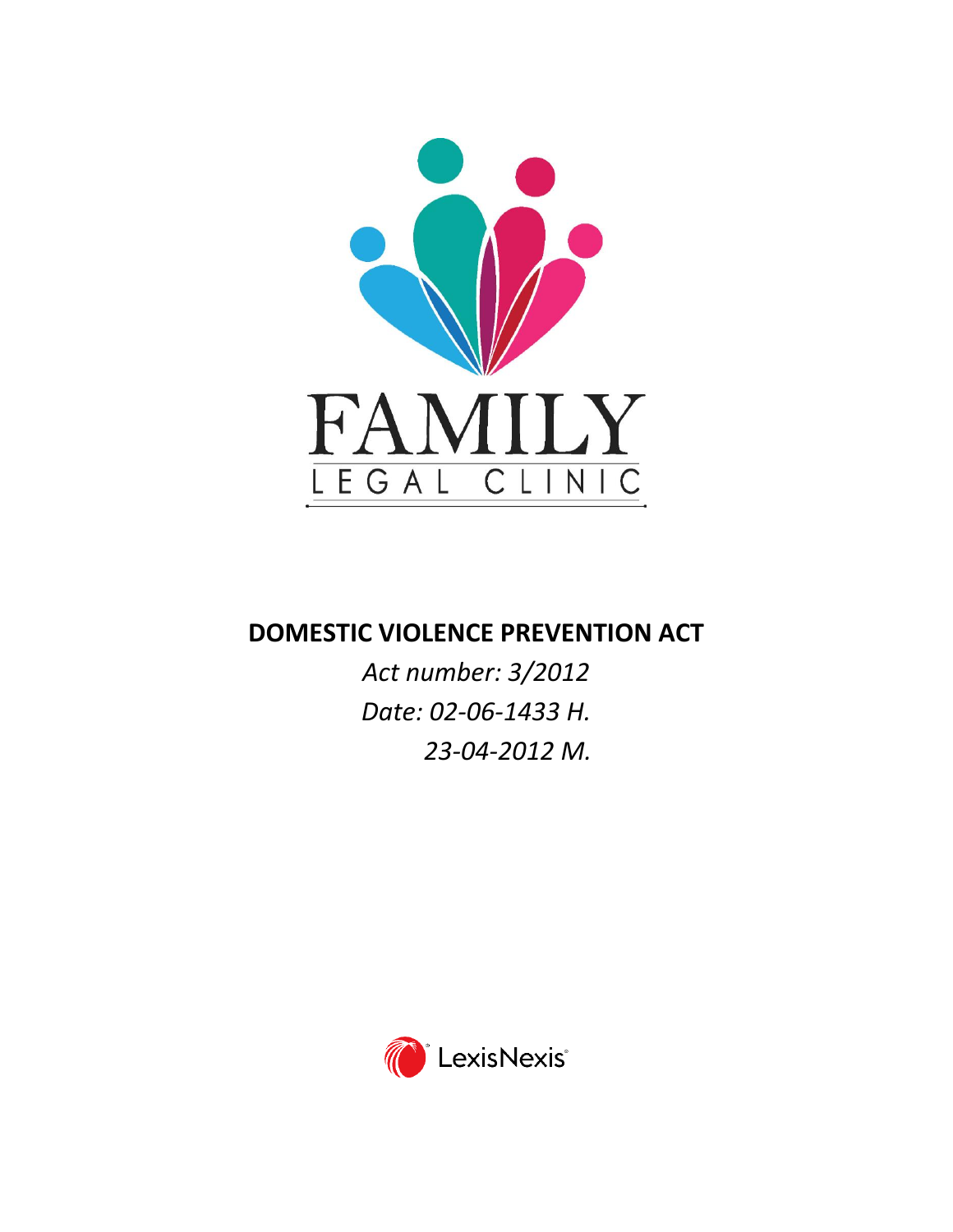

*Act number: 3/2012 Date: 02-06-1433 H. 23-04-2012 M.*

#### **DOMESTIC VIOLENCE PREVENTION ACT**

#### **PART 1**

#### **INTRODUCTION AND SHORT TITLE**

*Introduction and short title* **1.** (a) This Act makes provisions for the prohibition and prevention of domestic violence, outline measures taken against persons who commit acts of domestic violence, protection of and support of victims of domestic violence, the role of relevant state authorities in this regard and the collaboration between such State authorities, in the Maldives.

> (b) For the purposes of this Act, domestic violence refers to commission of any act described as an act of violence in this Act, by a person against another person or persons, where such persons are involved in a domestic relationship

(c) This Act may be cited as "Domestic Violence Prevention Act".

#### **PART 2**

#### **PURPOSE**

- *Purpose* **2.** This Act intends to achieve the following main objectives:
	- (a) to establish that every act of domestic violence, under any circumstance, in any form, between people of any repute, is strictly unlawful;
	- (b) to provide adequate protection and safety to the victim where an act of domestic violence occurs;
	- (c) to serve justice within a convenient process, in a timely and costeffective manner, to the victim of domestic violence;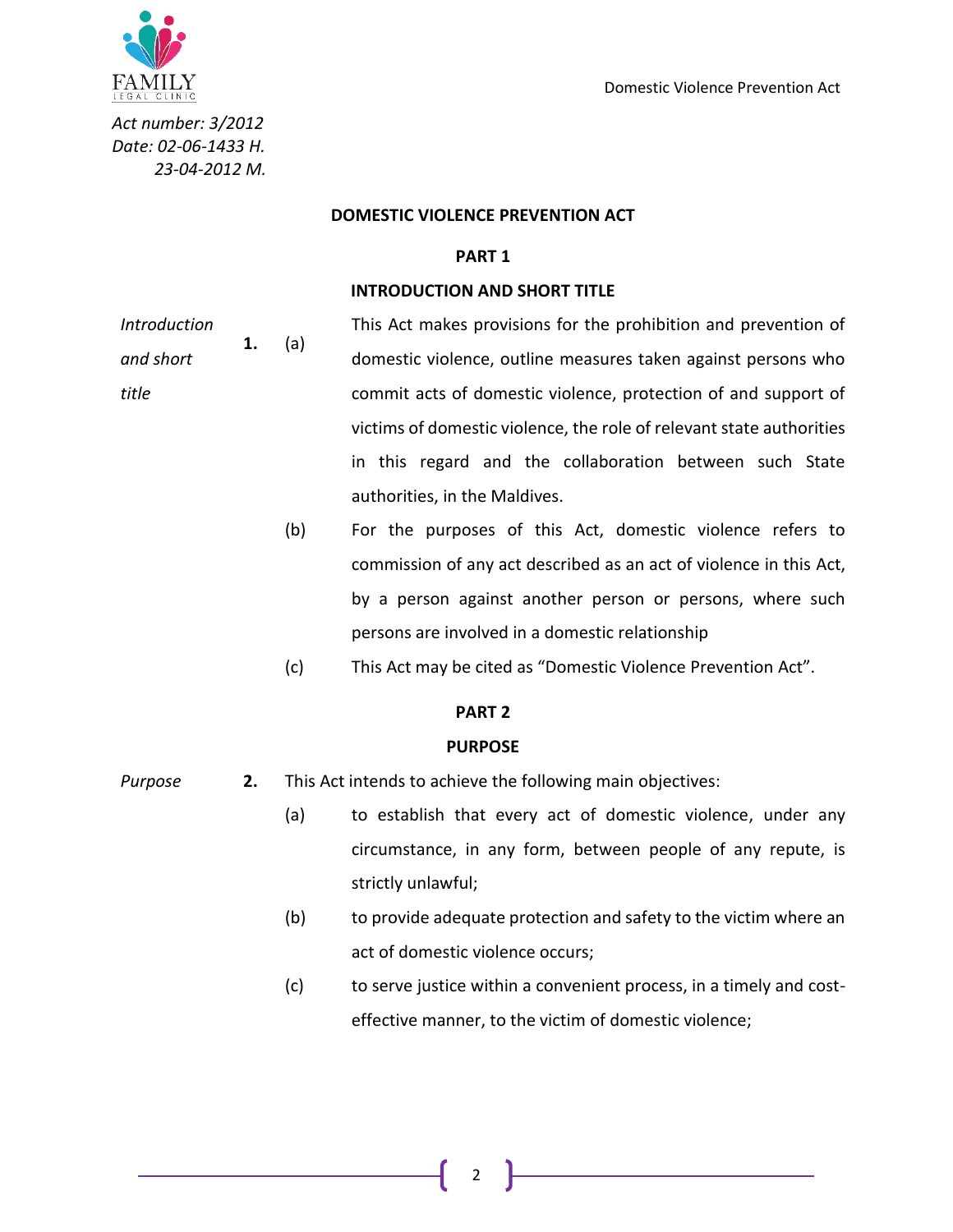

- (d) to conduct adequate programs for the victim of domestic violence, in order to ensure recovery of the victim back to good health and a normal life;
- (e) to take all necessary steps to put an end to persons who commits acts of domestic violence, and facilitate their rehabilitation;
- (f) to facilitate enforcement of court orders and orders with legal authority from other State institutions; made in order to prevent acts of domestic violence;
- (g) to increase the competency of relevant State institutions regarding domestic violence and promote awareness among them in relation to it;
- (h) recognizing that health care professionals and social workers are typically the first point of contact with victims of domestic violence, and to establish the duty of care of health care professionals and social workers in providing appropriate support to those suspected of being victims of domestic violence, and to report the same to the Police;
- (i) to introduce and stipulate in an independent law, the civil liabilities on persons who commit acts of domestic violence, in addition to the criminal liabilities imposed on such persons under criminal laws and this Act;
- (j) To ensure that Maldives moves towards adoption of international standards for prevention of domestic violence, and to structure and enforce the relevant principles of justice in accordance with those standards.

## **PART 3**

## **DEFINITIONS**

*Domestic relationship* **3.** (a) "**Domestic Relationship**" shall mean the relationships between person under the following circumstances: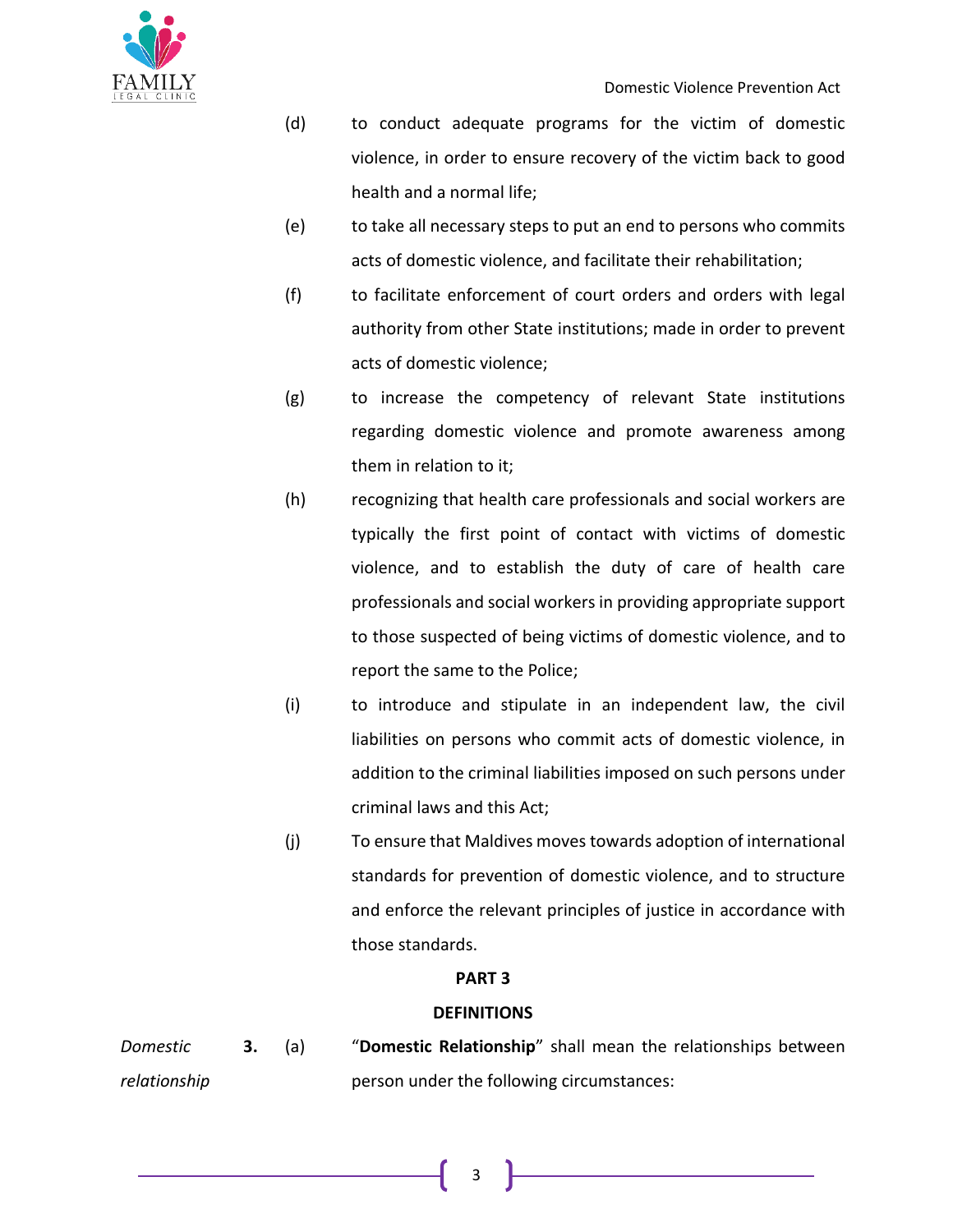

- (1) persons who are or were married to each other;
- (2) persons who live together in the same place of residence, or have recently lived together in that manner;
- (3) being parents, or being a person entrusted with the upbringing of a child as a guardian or a custodian;
- (4) persons who are family members related by consanguinity, affinity or marriage;
- (5) domestic child care workers or domestic workers at home;
- (6) persons who are in intimate relationships.
- (b) Court shall have due regard to the following in determining whether there exists an intimate relationship between two persons:
	- (1) nature and type of relationship;
	- (2) the extent to which both parties perceive the significance of the relationship;
	- (3) amount of time spent together;
	- (4) extent to which personal matters are shared together;
	- (5) type of place where time is spent together;
	- (6) Duration of the relationship.
- *Act of domestic violence* **4.** (a) For the purpose of this Act, the "**Act of Domestic Violence**" shall mean any of the following acts, between persons in a domestic relationship; and the commission of which by one party towards the other party or parties in the relationship, may cause harm to the safety or health or well-being of, or may cause an apprehension of fear of such a harm being caused to the victim of domestic violence:
	- (1) physical abuse;
	- (2) sexual abuse;
	- (3) verbal and psychological abuse;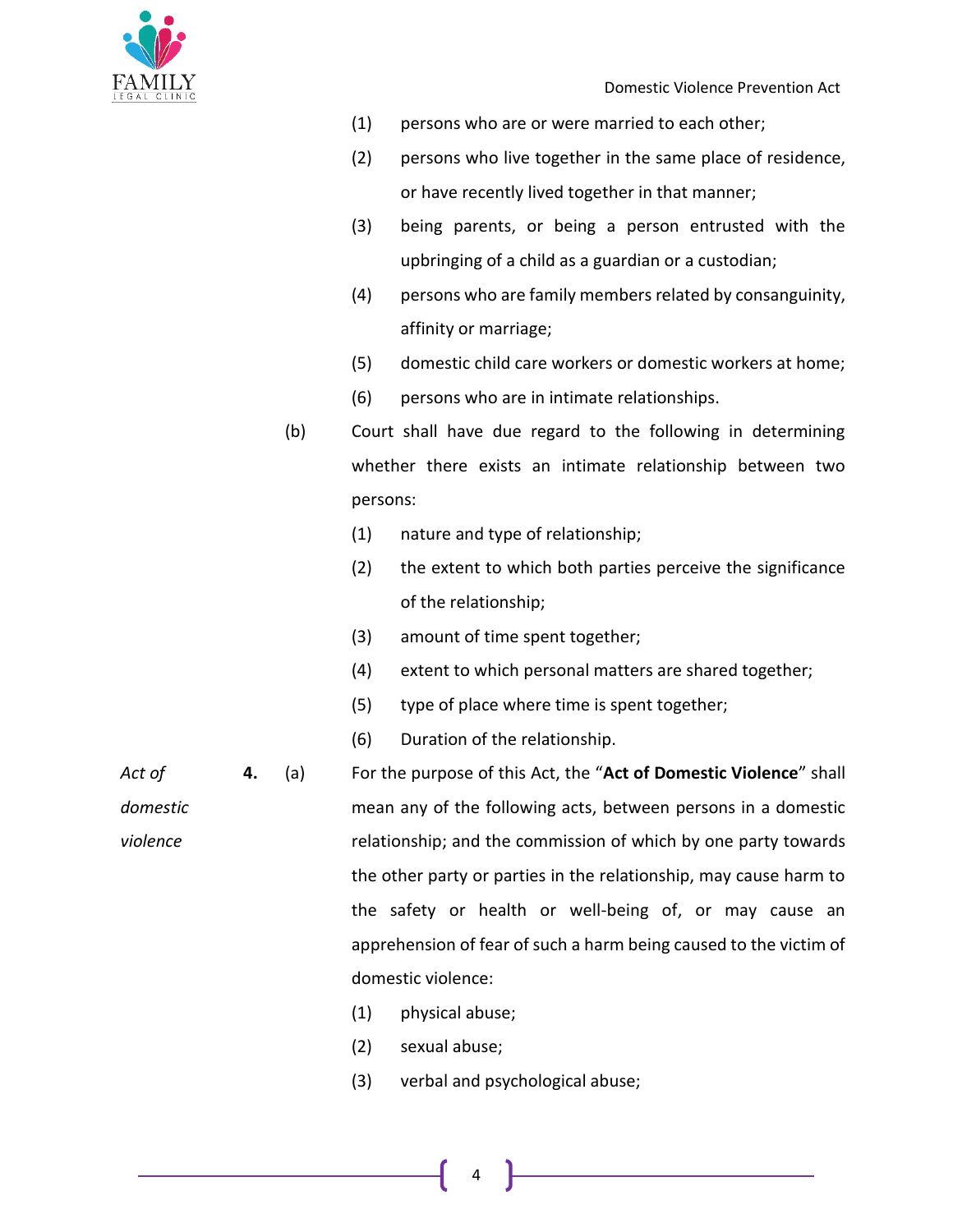

- (4) imposition of financial or economical restrictions;
- (5) impregnating the wife, without concern for her health condition and against the advice of a medical doctor to refrain from impregnation for a specified period of time;
- (6) impregnating a woman without her consent, while she is trying to get out of an abusive relationship;
- (7) deliberately withholding property that belongs to another person in a manner that will prevent him from being able to use it;
- (8) intimidation;
- (9) harassment;
- (10) stalking;
- (11) destruction of property;
- (12) entry into, and being present thereafter at the residence of the victim of domestic violence without consent, in cases where the parties do not share the same residence;
- (13) any other act which may be perceived as an act of violence, or one of asserting control over the victim of domestic violence;
- (14) coercing, intimidating or forcing a person to do something which he would not have done or would not have wanted to do with his own volition;
- (15) confining a person to a particular place without his consent, or restricting a person's movement from one place to another on his own volition, or restricting a person's movement or transportation on his own volition;
- (16) attempting to commit any of the aforementioned acts, or causing apprehension of fear in a person that such an act may be committed;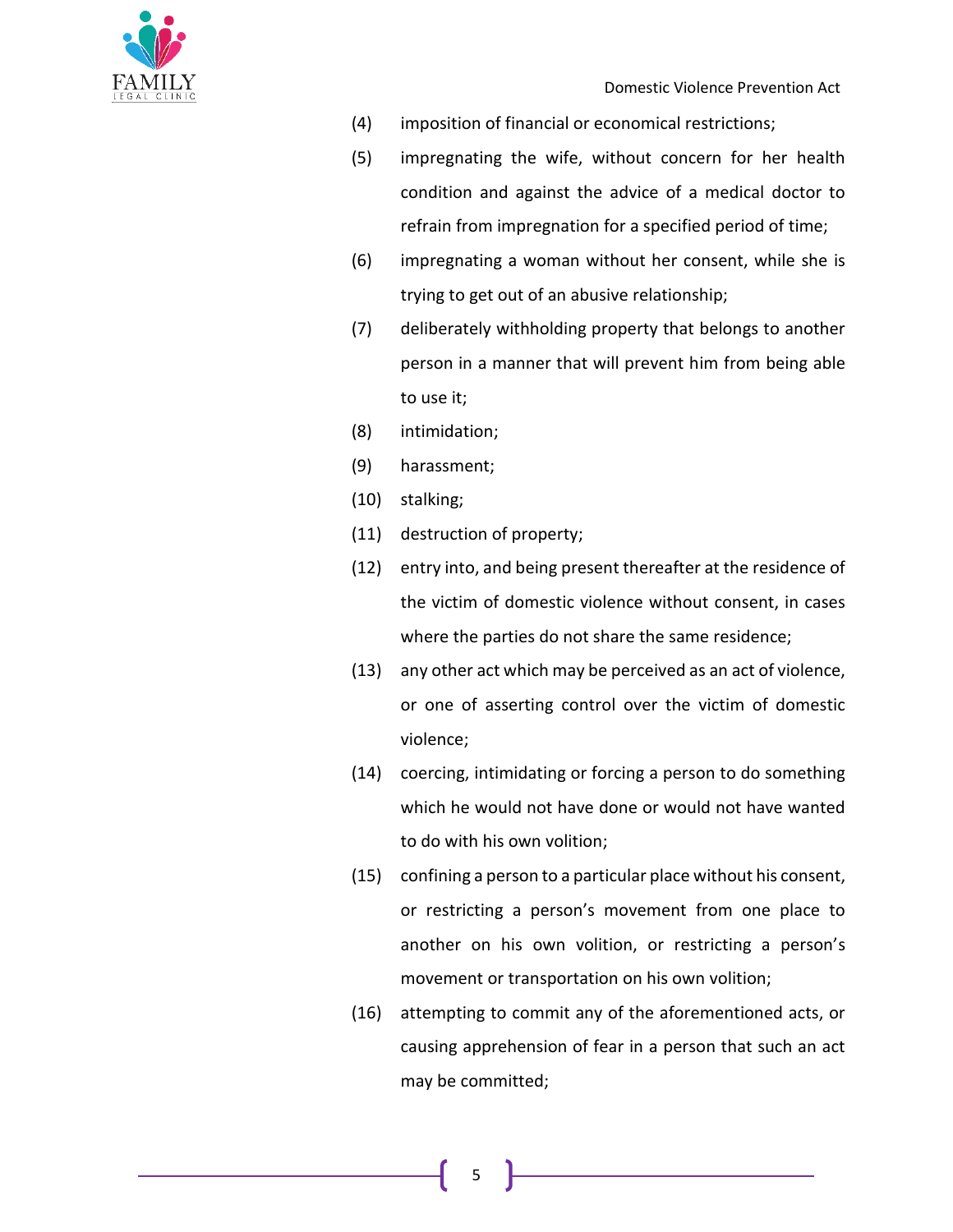

- (17) causing a child to witness or hear an act of domestic violence or presenting or placing a child in such situation where the child may witness or hear an act of domestic violence.
- (b) In defining an "**Act of Domestic Violence**"; for the purposes of this Act, a single instance of violence may be considered as an act of violence, and/or a series of acts that have been committed in a particular pattern over a given period of time which appear to have the characteristics of violence may be considered as an act of violence.
- *Victim of domestic violence* **5.** "**Victim of Domestic Violence**" shall mean any person, who is in a domestic relationship with a perpetrator; who is or has been subjected or allegedly subjected to an act of domestic violence, including any child in the care of the victim.

### **PART 4**

## **STATUS OF THE LAW**

- *Offence of domestic violence* **6.** Any act stipulated as an act of domestic violence in this Act shall, carry civil liability where applicable, be prosecuted for where it constitutes a criminal offence, and for which principles laid down in this Act will be applicable, and be dealt with under this Act.
- *Applicability of this Act* **7.** (a) Criminal liability and conviction under another Act for acts of domestic violence under this Act shall not prevent the implementation of measures prescribed in this Act.
	- (b) The provisions of this Act shall fully apply and measures prescribed, herein shall be fully implemented in respect of the perpetrator and the victim, regardless of and in addition to such perpetrator receiving criminal conviction and punishment under another Act for a criminal offense which is classified in this Act as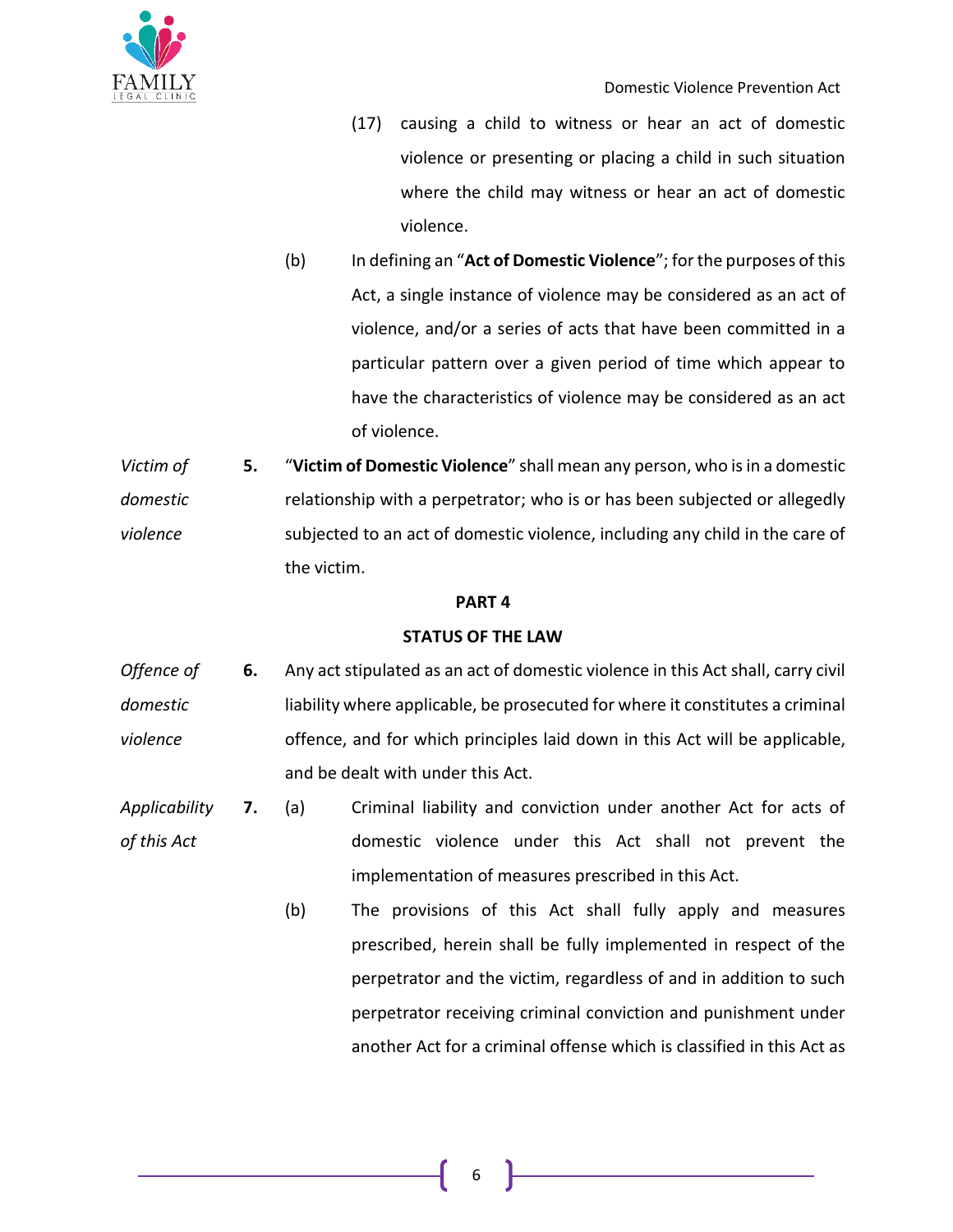

*violence*

an offense of domestic violence, provided the perpetrator and the victim are bound by a domestic relationship.

### **PART 5**

### **REPORTING**

| Reporting an | 8. | (a) | When a person is of the belief that an act of domestic violence is   |
|--------------|----|-----|----------------------------------------------------------------------|
| act of       |    |     | taking place, or has taken place or is under the suspicion that such |
| domestic     |    |     | an act has taken place, the matter shall be reported to the police.  |

- (b) Where a person is of the belief that an act of domestic violence has is taking place or has taken place or is under the suspicion that such an act has taken place, any of the following persons may report the matter under subsection (a) of this section:
	- (1) victim of the act;
	- (2) person who witnesses the act;
	- (3) a family member of the victim;
	- (4) a friend of the victim;
	- (5) Authority or Ministry;
	- (6) an employee of health or social service provider;
	- (7) a responsible officer of a government institution which works against domestic violence;
	- (8) an employee or member of an association registered to work against domestic violence;
	- (9) mother, father, guardian, relative or custodian of a victim where the victim is a child;
	- (10) any person who has information of occurrence of domestic violence;
- (c) Reports may be filed orally or in writing by attending the Police, for the purpose of reporting an act of domestic violence under subsection (a) of this section. Or, it may be reported by calling the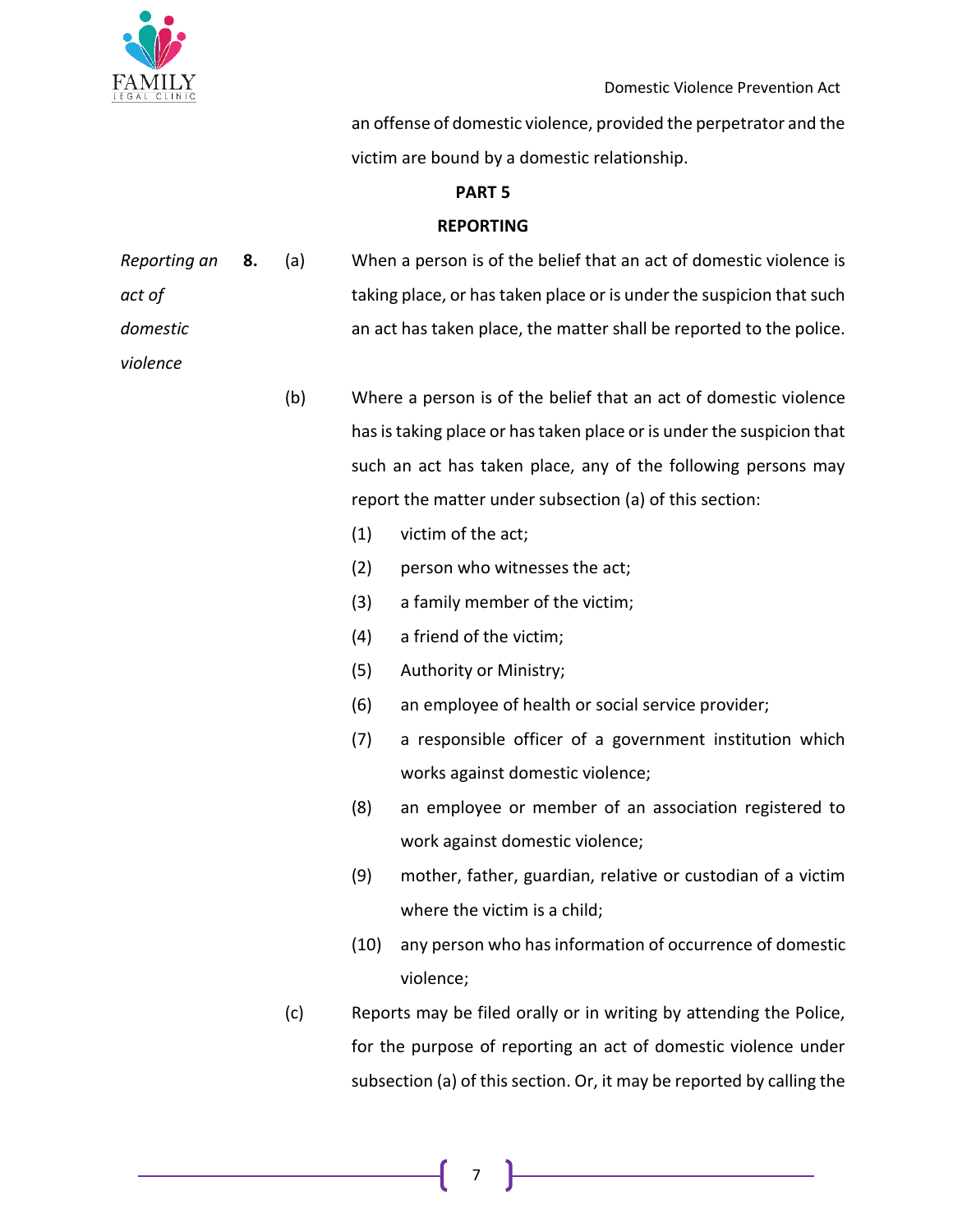

hotline or landline of such station by phone or by fax, or by any other means of communication.

(d) A person described in subsection (b) of this section shall not bear any legal responsibility solely as a result of reporting the incidence under subsection (a) of this section, in circumstances where there is reason to believe that an act of domestic violence has been or is being committed or where the occurrence of such an act is suspected. Furthermore, any such person who, in good faith, reports an incidence of domestic violence shall not be held liable in any legal action regardless of such act of domestic violence not being proven ultimately. And such person shall not be placed in a situation where they may have to bear any legal liabilities.

#### **PART 6**

### **ROLE OF POLICE, HEALTH AND SOCIAL SERVICE PROVIDERS**

- *Duty to report* **9.** It is an obligation on health social institution that take note of cases whereby a person is suspected of being a victim of domestic violence, to report the matter to the Police or the Authority for the safety and protection of the victim. Such health and social institutions shall further provide full support during the investigative and court stages of such cases of domestic violence, in a manner that does not compromise the welfare of the victim but ensures protection of the interests of the victim.
- *Response to the report by Police* **10.** The Police shall initiate the process of investigation and take all necessary action upon receipt of occurrence of an act of domestic violence. Within 6 months from the date this Act comes into force, Police shall publish, as a Regulation made by the Police with reference to this section and published under this Act, a Regulation which stipulates the detailed standard operating procedures of the Police upon receipt of such a report.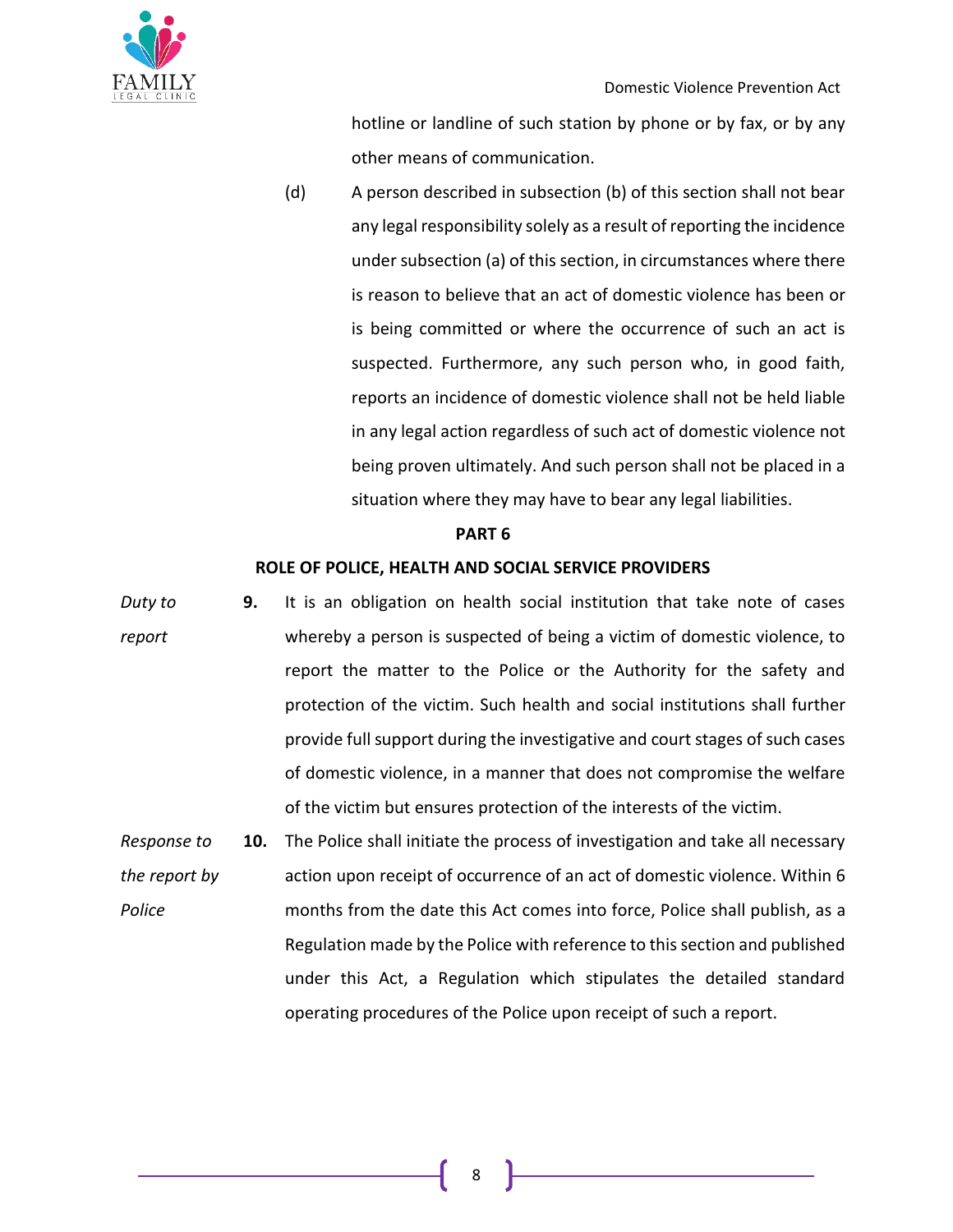

*Duty to assist* **11.** Police shall attend the scene where the alleged act of domestic violence took place upon receipt of a report of such act having taken place, provided that the following can be observed from the report:

- (a) information about suspicions that an act of domestic violence is taking place or has taken place;
- (b) information, which reveals that under the given circumstance, it is highly unlikely that an act of domestic violence would not take place;
- (c) statement to the effect that a protection order is in place and that an act in breach of that order is likely;
- (d) statement to the effect that an act which may be considered as an act of domestic violence has previously taken place in the same location.
- *Duty of healthcare providers* **12.** A healthcare provider, who takes note of an act of domestic violence by way of being notified by the Police of such a case, or having suspicions in any way of such an act having taken place, is required to do the following:
	- (a) examine the victim of domestic violence to the highest possible degree;
	- (b) advise the victim of domestic violence about how other support options may be sought;
	- (c) assist the victim of domestic violence in seeking psychiatric support or counselling;
	- (d) carry out the following if, upon examination of the victim of domestic abuse if it is suspected that the victim has suffered from physical or sexual injuries:
		- (1) examine the victim to the highest possible degree;
		- (2) prepare a written report based on the examination carried out on the victim;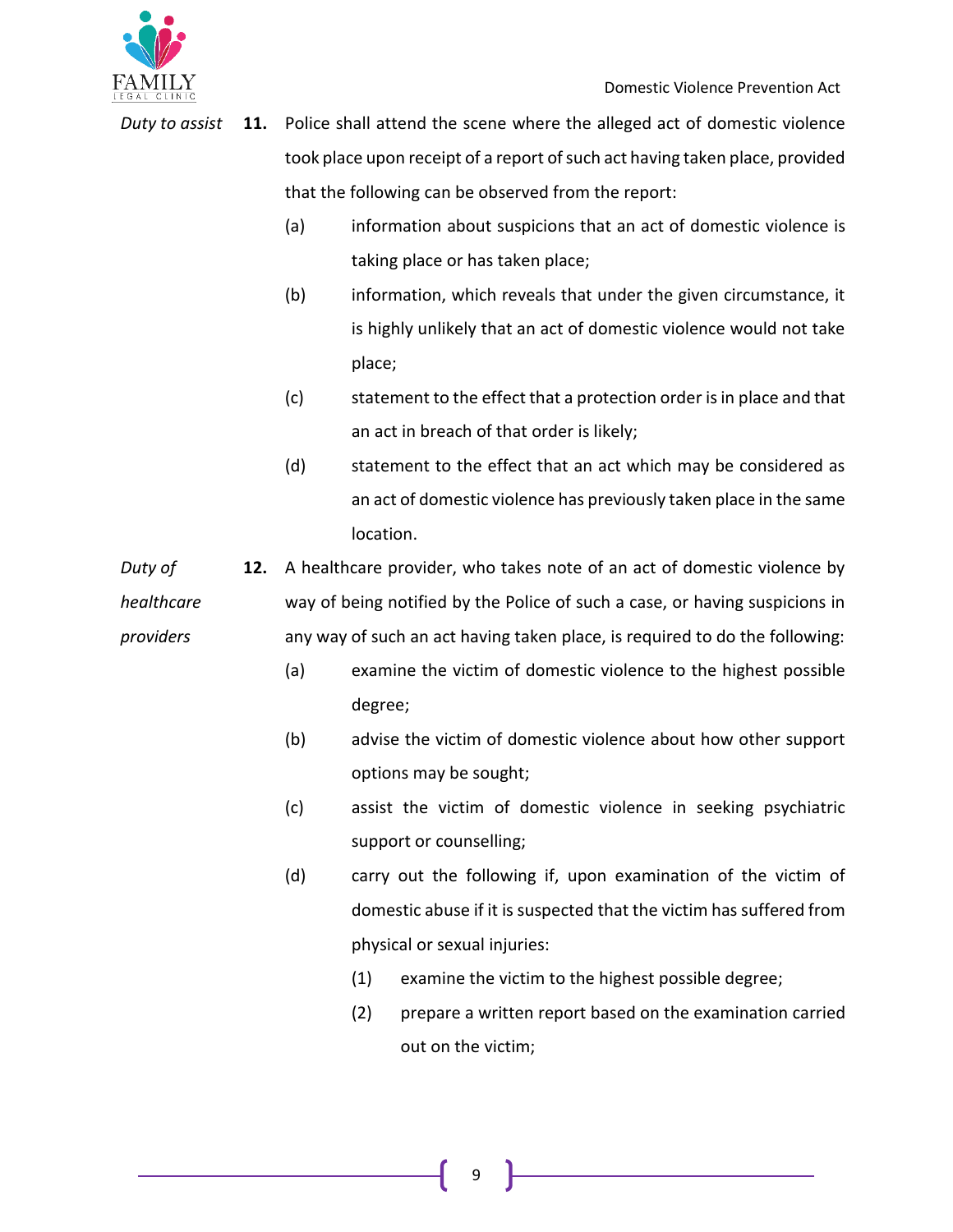

- (3) Submission of the report prepared under sub-subsection (2) to the Police and Authority.
- *Duty of social service centre* **13.** (a) A social service provider, who takes note of an act of domestic violence by way of being notified by the Police of such a case, or having suspicions in any way of such an act having taken place, is required to do the following:
	- (1) advise the victim of support options available, assist the victim to obtain psychiatric or counselling support and guide the victim on all matters in connection with the foregoing;
	- (2) Report the matter to Police, if it was not the Police who reported the incident to social service centre;
	- (3) provide a social worker at the scene of domestic violence upon request by the Police. And in situations where a social worker is not available, a request to provide a person shall be made to the Authority. And, the Police must be notified of any such requests.
	- (b) The social service provider shall explain to the victim of domestic violence in detail, the rights and remedies afforded and the victim under this Act.
	- (c) In an effort to assist the victim of domestic violence, the social service provider shall take the victim to a protective shelter, or the residence of a friend or relative of the victim whom the victim trusts.
- *Some duties of the Police* **14.** The Police shall do the following where a Police officer is present at the scene where an incident of domestic violence occurred, or the Police or a Police officer has attended the scene as soon as practicable, or where the Police receives a report of occurrence of an act of domestic violence:
	- (a) inform the Authority of the domestic violence incident complaint;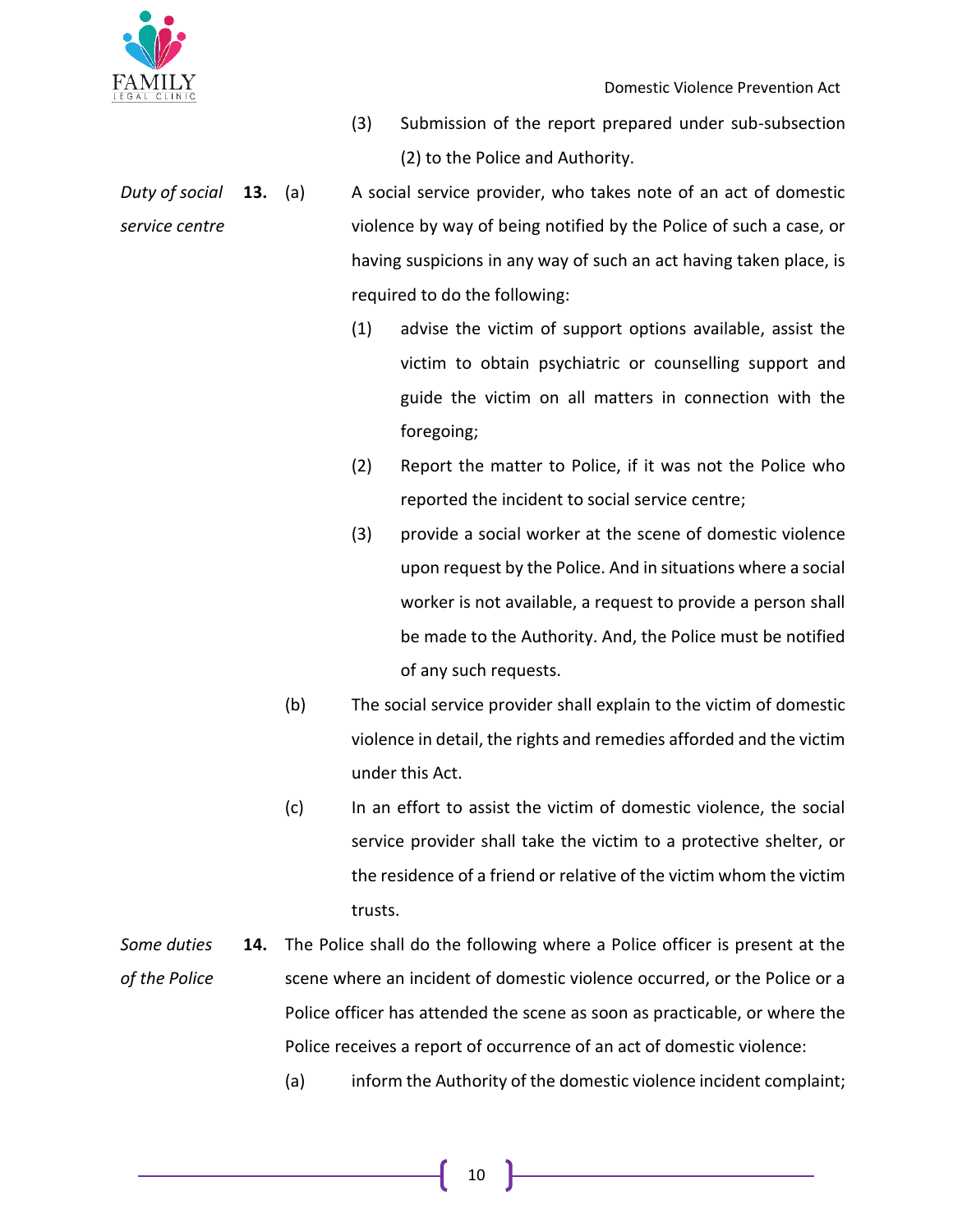

- (b) request the Authority or a social service centre to dispatch a social service provider to the place where the incident of domestic violence occurred;
- (c) attend the house or place where the incident of domestic violence occurred despite the absence of a court warrant and clarify all relevant information upon receipt of a report of domestic violence;
- (d) take the victim to the nearest health facility for the purpose of ascertaining whether the victim of domestic violence involving physical or psychological abuse requires any medical assistance and ensure that the victim receives medical care. During escorting of the victim, the Police shall have the authority to prohibit any act which in the opinion of the Police may result in loss of evidence;
- (e) seek and meet all persons related to the case, obtain all relevant information from such persons, obtain witness statements from relevant witnesses, conclude the investigation of the case, and send the matter to the Prosecutor General for prosecution where it is believed that grounds for prosecution exists;
- (f) obtain witness statements of children in an environment suitable to them and in the presence of a social service provider where there are children among the witnesses or victims of domestic violence;
- (g) compile true and complete details of the act which constitutes an act of domestic violence;
- (h) advise the victim of the domestic violence of their rights and remedies under this Act, including:
	- (1) the right to make an application for the following types of court orders: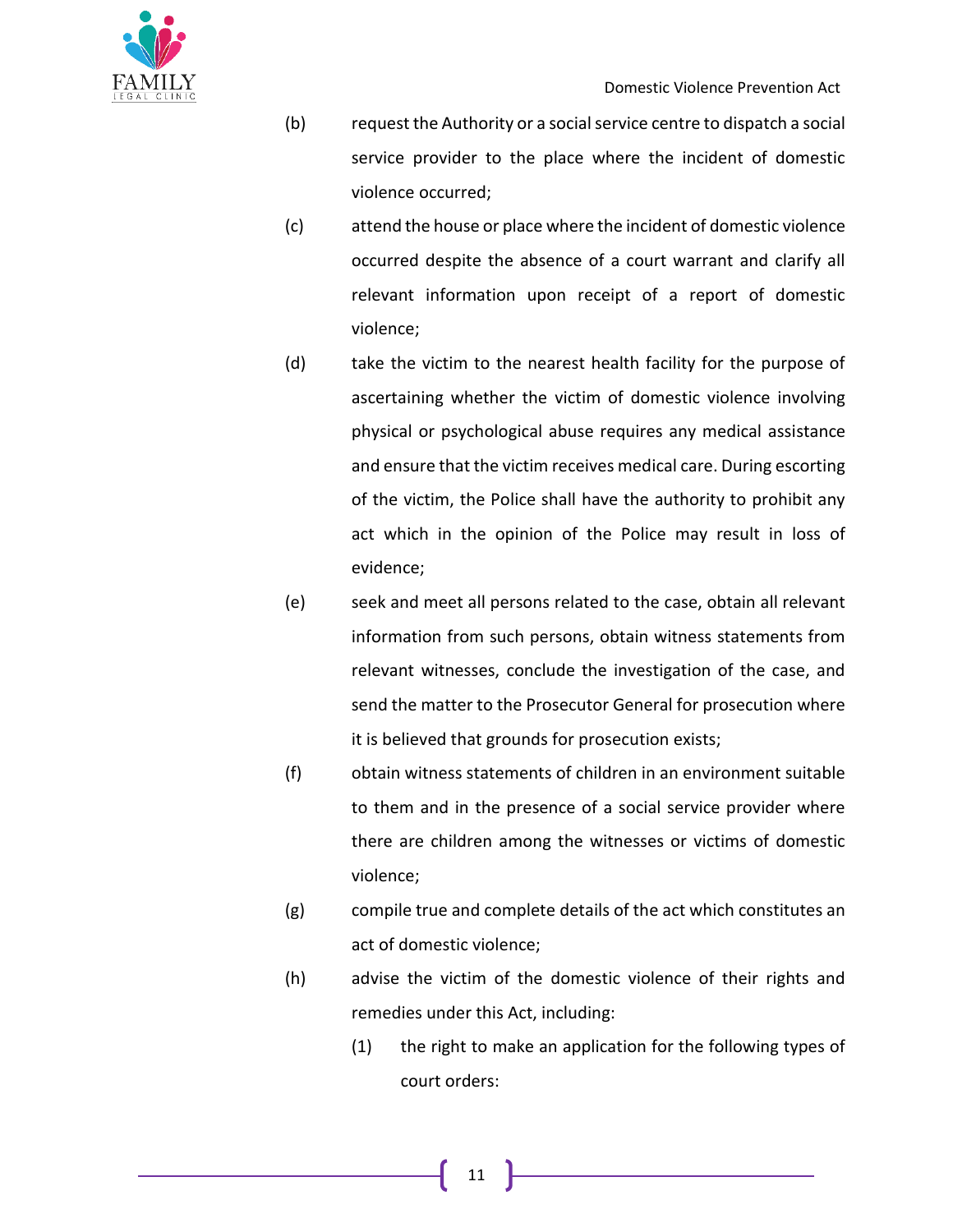

- (aa) protection order;
- (bb) custody order;
- (cc) order relating to place of residence;
- (dd) monetary compensation order;
- (2) the right to press charges where prosecution for a criminal offence is possible;
- (i) prepare relevant report and submit it to the Authority and the court;
- (j) take the victim of domestic violence to a protective shelter at the cost of Police, where the victim has undergone ordeal which warrants such a shelter;
- (k) provide adequate Police protection to the persons who report incidents of domestic violence;
- (l) where necessary, arrest the perpetrator of domestic violence;
- (m) disclose to the media, information regarding the perpetrator of domestic violence and the offence he committed;
- (n) ensure that a full investigation is carried out to assess whether the perpetrator may also be prosecuted under the Penal Code or any criminal laws for the time being in force for the perpetrator's acts of domestic violence if the facts disclose the commission of a criminal offence under those provisions such as assault and battery, grievous bodily harm, rape, other sexual offences and murder, and if so, forthwith send the matter to the Prosecutor General for prosecution of the perpetrator for the same.
- *Advising of the rights* **15.** It is the duty of the Police to advise the victim of domestic violence of the following in detail, in a language and a manner the victim comprehends. Where the victim so requests, and if it is deemed necessary the same shall be provided to the victim in writing.
	- (a) details of the investigating Police officer;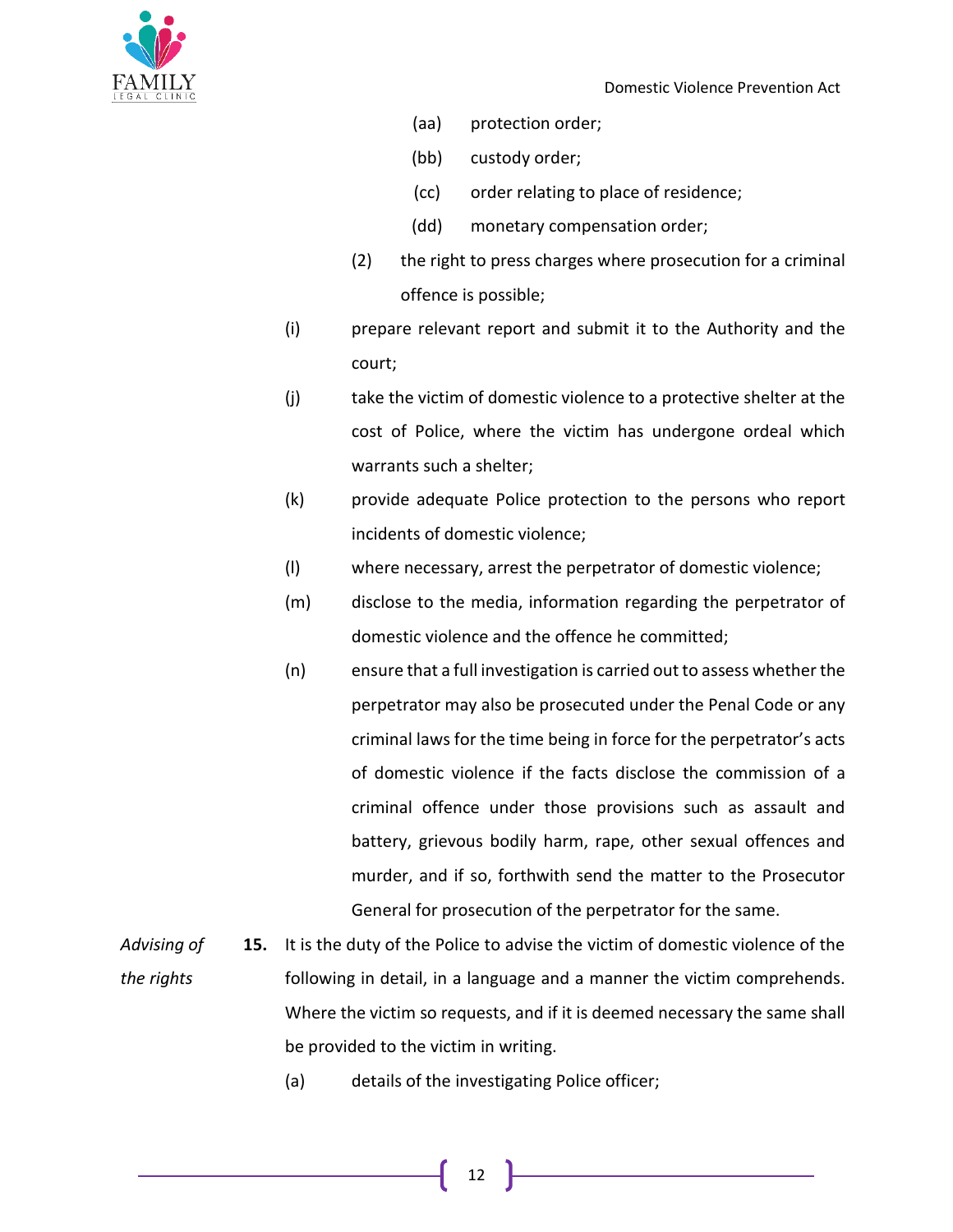- (b) that the Police will make arrangements for transfer of the victim to a healthcare provider at the cost of the Authority, if the victim requires medical assistance as a result of the act of domestic violence;
- (c) that the Police will make arrangements for transfer of the victim to a protective shelter at the cost of the Authority where services of such a shelter is available;
- (d) that the victim of domestic violence may make an application for an order of court to restrain the perpetrator from contacting the victim;
- (e) that such an order will prohibit the following:
	- (1) cause any physical, sexual or psychological injury to the protected person;
	- (2) threaten to cause any physical, sexual or psychological injury to the protected person;
	- (3) cause or threaten to cause damage to the property of the protected person;
	- (4) commit or threaten to commit any act to intimidate, humiliate or cause psychological trauma on the protected person;
	- (5) the respondent of the order committing any of the prohibited acts against the protected person through an intermediary.
- (f) advice of the temporary remedies that the Police can provide in the event the domestic violence has occurred at a time during the night, over the weekend or on a public holiday;
- (g) that it is not a requirement to engage an attorney to obtain an order of court;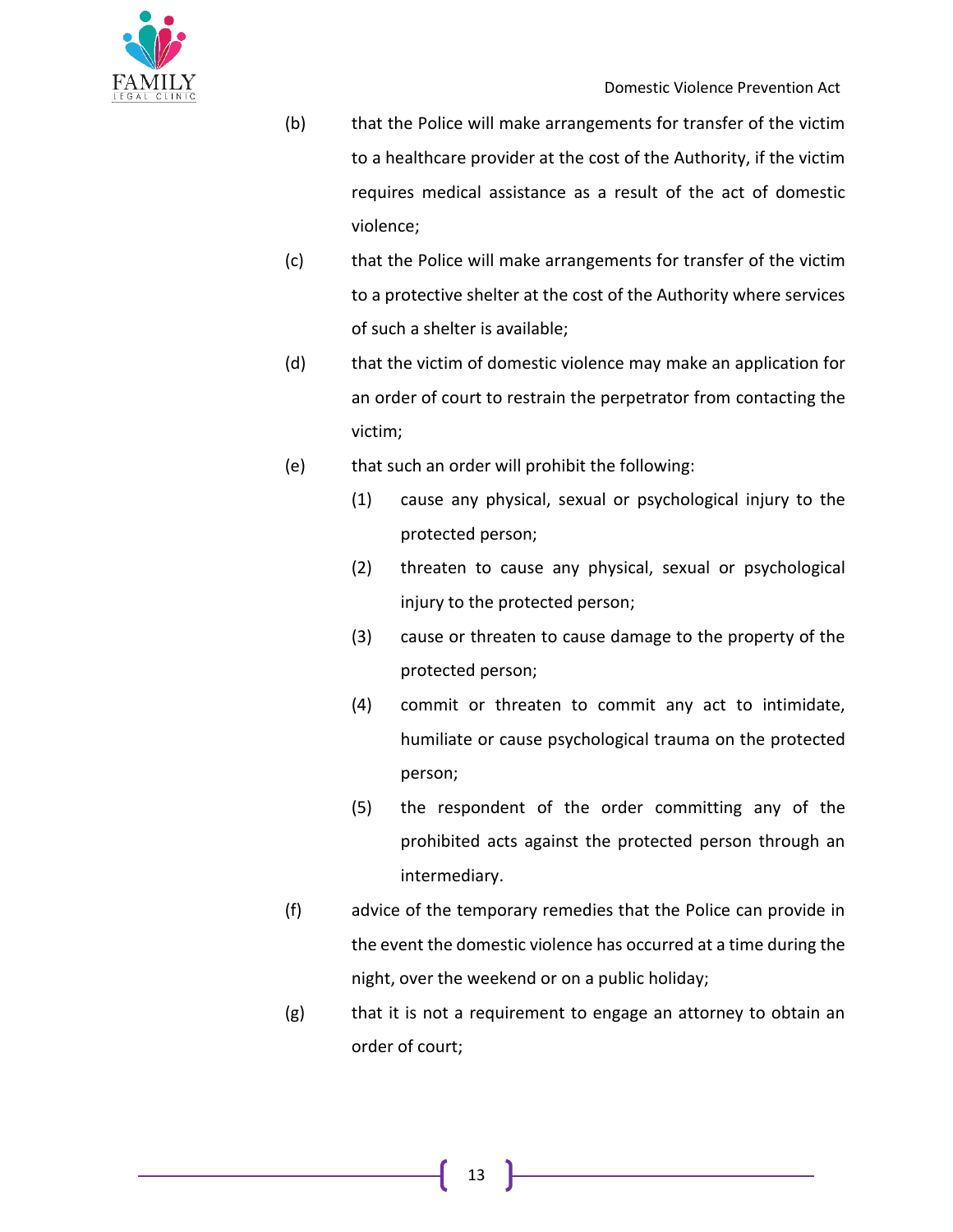

*report*

- (h) that the victim may seek assistance from the court to obtain the order;
- *Preparing the domestic violence*  **16.** (a) The Police shall prepare and submit to the Authority a report, where the Police investigates a matter upon receipt of a report regarding an act of domestic violence.
	- (b) The report stated in subsection (a) of this section shall be prepared with the inclusion of the following details, in addition to the information the Police wants to include:
		- (1) relationship between the perpetrator and victim of domestic violence;
		- (2) gender;
		- (3) educational qualification;
		- (4) details of employment;
		- (5) time of complaint;
		- (6) date of complaint;
		- (7) investigator;
		- (8) whether a child or a person with disability is involved in the domestic violence or not; if so, details of the child or the person;
		- (9) details of the act committed;
		- (10) measures taken to resolve the matter;
		- (11) date and details of the protection order, where such order was issued;
		- (12) date and details of the permanent protection order, where such order was issued;
		- (13) other information required to indicate how, why and the circumstances under which the act of domestic violence occurred.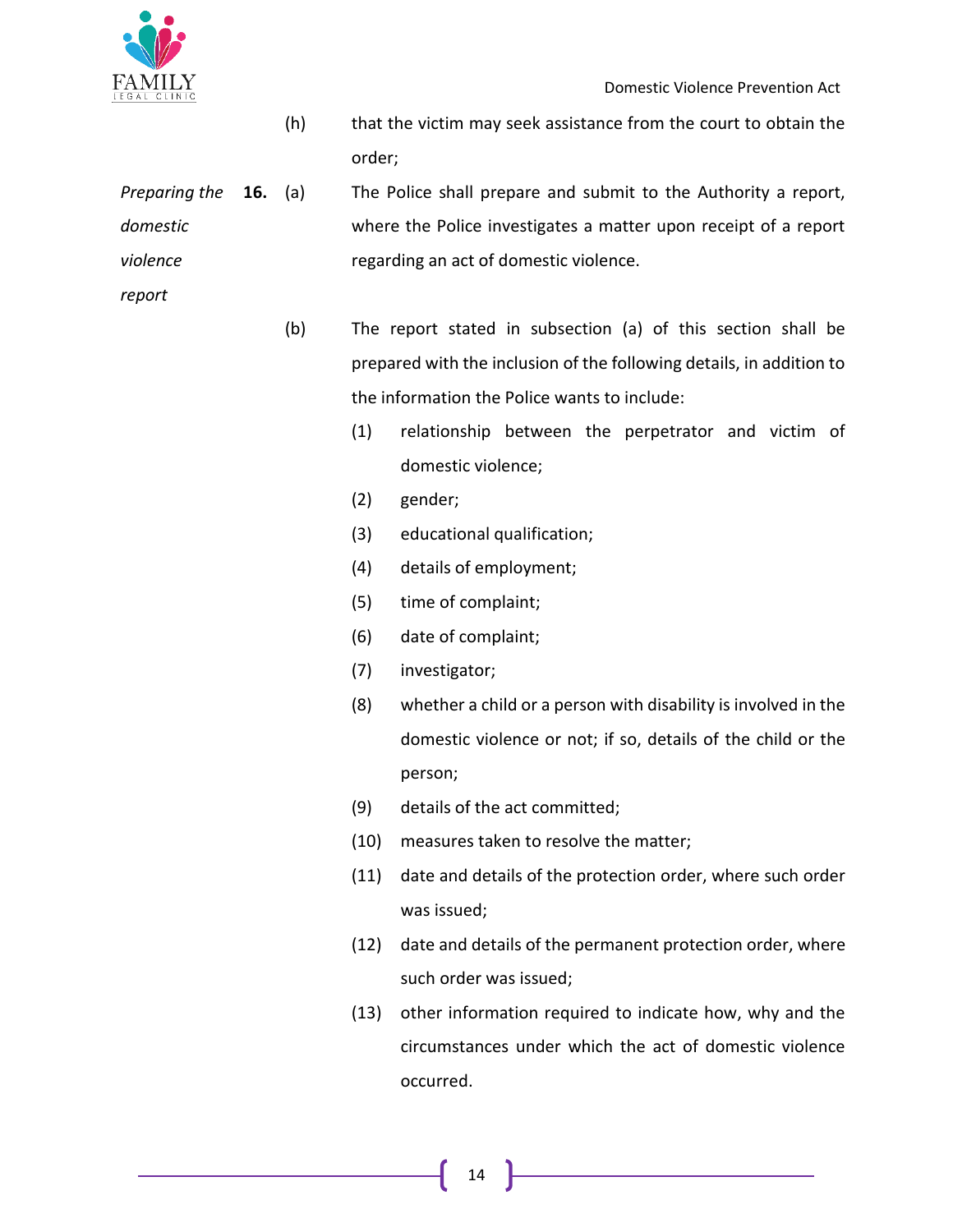

| <b>E CALLER</b><br>E GALL CLINTC |     |     |                                                                    | Domestic Violence Prevention Act                                    |  |  |  |
|----------------------------------|-----|-----|--------------------------------------------------------------------|---------------------------------------------------------------------|--|--|--|
| Preparation                      | 17. | (a) | Upon conclusion of each Gregorian year, the Police shall prepare   |                                                                     |  |  |  |
| of annual                        |     |     | and submit to the Authority and court within the first 3 months of |                                                                     |  |  |  |
| report                           |     |     |                                                                    | the next year, an annual report on the cases of domestic violence   |  |  |  |
|                                  |     |     |                                                                    | reported and the cases the investigation of which were concluded    |  |  |  |
|                                  |     |     |                                                                    | within the preceding year.                                          |  |  |  |
|                                  |     | (b) |                                                                    | The following information shall be included when preparing the      |  |  |  |
|                                  |     |     |                                                                    | annual report stated in subsection (a) of this section:             |  |  |  |
|                                  |     |     | (1)                                                                | number of reports filed;                                            |  |  |  |
|                                  |     |     | (2)                                                                | reports filed by women;                                             |  |  |  |
|                                  |     |     | (3)                                                                | reports filed by men;                                               |  |  |  |
|                                  |     |     | (4)                                                                | number of cases the investigation of which were                     |  |  |  |
|                                  |     |     |                                                                    | concluded, out of the cases reported;                               |  |  |  |
|                                  |     |     | (5)                                                                | the manner in which Police responded to resolve the issue           |  |  |  |
|                                  |     |     |                                                                    | when a report was filed, and the time taken in general;             |  |  |  |
|                                  |     |     | (6)                                                                | measures taken by the Police to resolve the matter;                 |  |  |  |
|                                  |     |     | (7)                                                                | psychological, physical and financial damages caused.               |  |  |  |
|                                  |     |     |                                                                    | PART <sub>7</sub>                                                   |  |  |  |
|                                  |     |     |                                                                    | <b>PROTECTION ORDER</b>                                             |  |  |  |
| Protection                       | 18. | (a) |                                                                    | A protection order is lawful order made by the court upon           |  |  |  |
| order                            |     |     |                                                                    | occurrence of an act of domestic violence, ordering the             |  |  |  |
|                                  |     |     |                                                                    | perpetrator of domestic violence to, or prohibiting the             |  |  |  |
|                                  |     |     |                                                                    | perpetrator from doing certain acts, with the intention of          |  |  |  |
|                                  |     |     |                                                                    | protecting the victim from repetition of such acts.                 |  |  |  |
|                                  |     | (b) |                                                                    | The court may also make a protection order with the intention of    |  |  |  |
|                                  |     |     |                                                                    | preventing an act of domestic violence or protecting a person       |  |  |  |
|                                  |     |     |                                                                    | from such an act where the court is of the opinion that there is an |  |  |  |

(c) The fundamental objective of a protection order is to ensure the physical and psychological protection of the victims or potential

<u> 1989 - Johann Barn, fransk politik (</u>

apprehension that such an act might occur.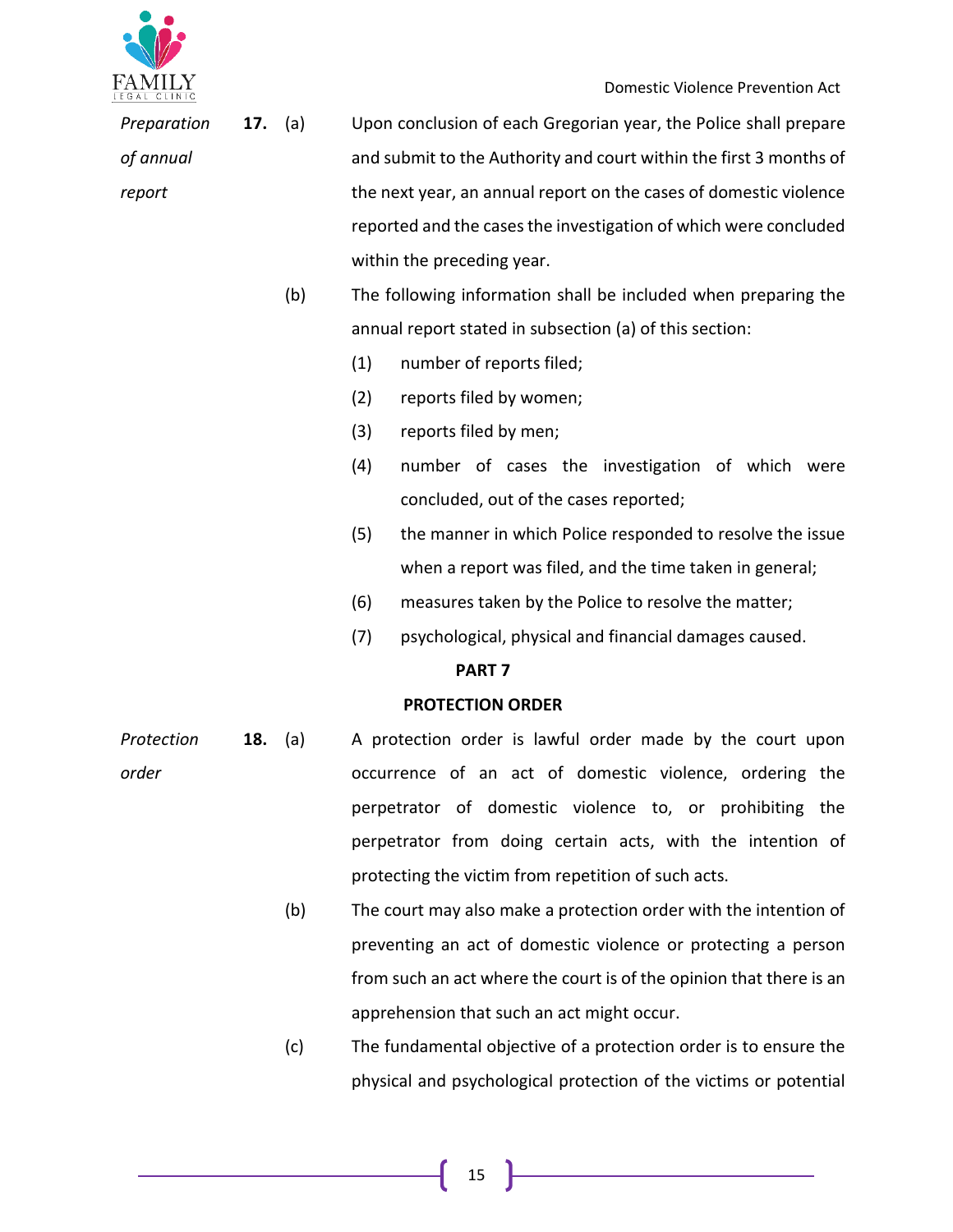

*order*

Domestic Violence Prevention Act

victims of domestic violence and to ensure their health and rights are protected and preserved.

- *Application for a protection*  **19.** (a) A party in a domestic relationship may make an application to the court for a protection order against the other party in that relationship.
	- (b) Where the application for an order is to be made by a child, the application shall be made through the child's parents or guardians or custodians, or through a person specified in section 8 (b) of this Act. In the alternative, the child may make the application himself.
	- (c) Where the application for an order is to be made by a person with a disability, the application shall be made through the person's parents or guardians or custodians, or through a person specified in section 8 (b) of this Act. In the alternative, if the person is fit to do so, he may make the application himself.
	- (d) Where the application for an order is to be made by a person who is not in a position to make the application in person due to circumstances stated in section 23 of this Act, and that person is not a child, the application shall be made through a person designated by him.
- *Applicable procedure when application for a*  **20.** (a) No application for a protection order shall be interpreted in a manner that deprives the court the opportunity to hear from the child, even though the child makes such an application through the child's parents or guardians or custodians, or through a person specified in section 8 (b) of this Act.

*protection* 

*order is made*

(b) The court may, for the requirements of the court, summon the child to court or any other place designated by the court in order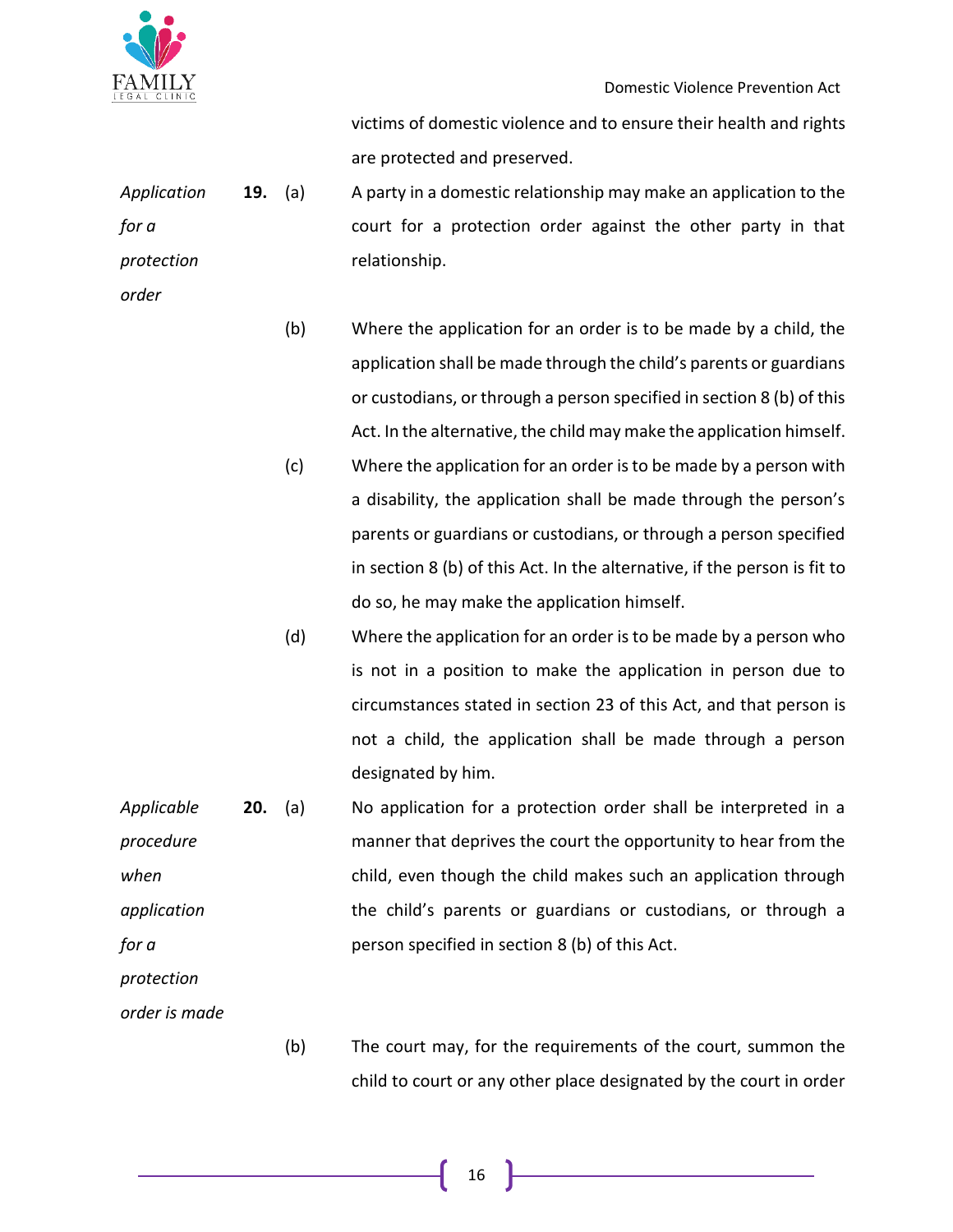

to hear from the child the submission he may want to make, where an application is made pursuant to subsection (a) of this section. However, the child shall only be summoned to the court accompanied by an employee of a social service provider.

(c) Court shall have the discretion to give weight to the submissions made by the child based on the age and maturity of the child.

*Application for an order by children who are married* **21.** Notwithstanding anything contrary stipulated in this Act, where an application is made by a child who has not attained the age of 18 but is married, he may make the application in person without being required to make the application through his parents or guardians or custodians, or through a person specified in section 8 (b) of this Act.

*Application for an order by persons with*  **22.** Where an application is to be made by a person under the following circumstances, such an application shall be made through his parents or guardians or custodians, or through a person specified in section 8 (b) of this Act.

- *disabilities*
- (a) by reason of his disability; or
- (b) lack of mental capacity to make decisions related to personal welfare or, inability to judge the nature and importance of such matters; or
- (c) lack of the ability to express or communicate matters despite such person's mental capacity to appreciate personal welfare matters and consequences of their actions.
- *Application for an order through a*  **23.** (a) Persons who are under the following circumstances may make an application to the court for a protection order by way of special provisions under this section through a third party:

*third party*

- (1) practical incapacity due to present circumstances;
- (2) apprehension of fear in making such an application;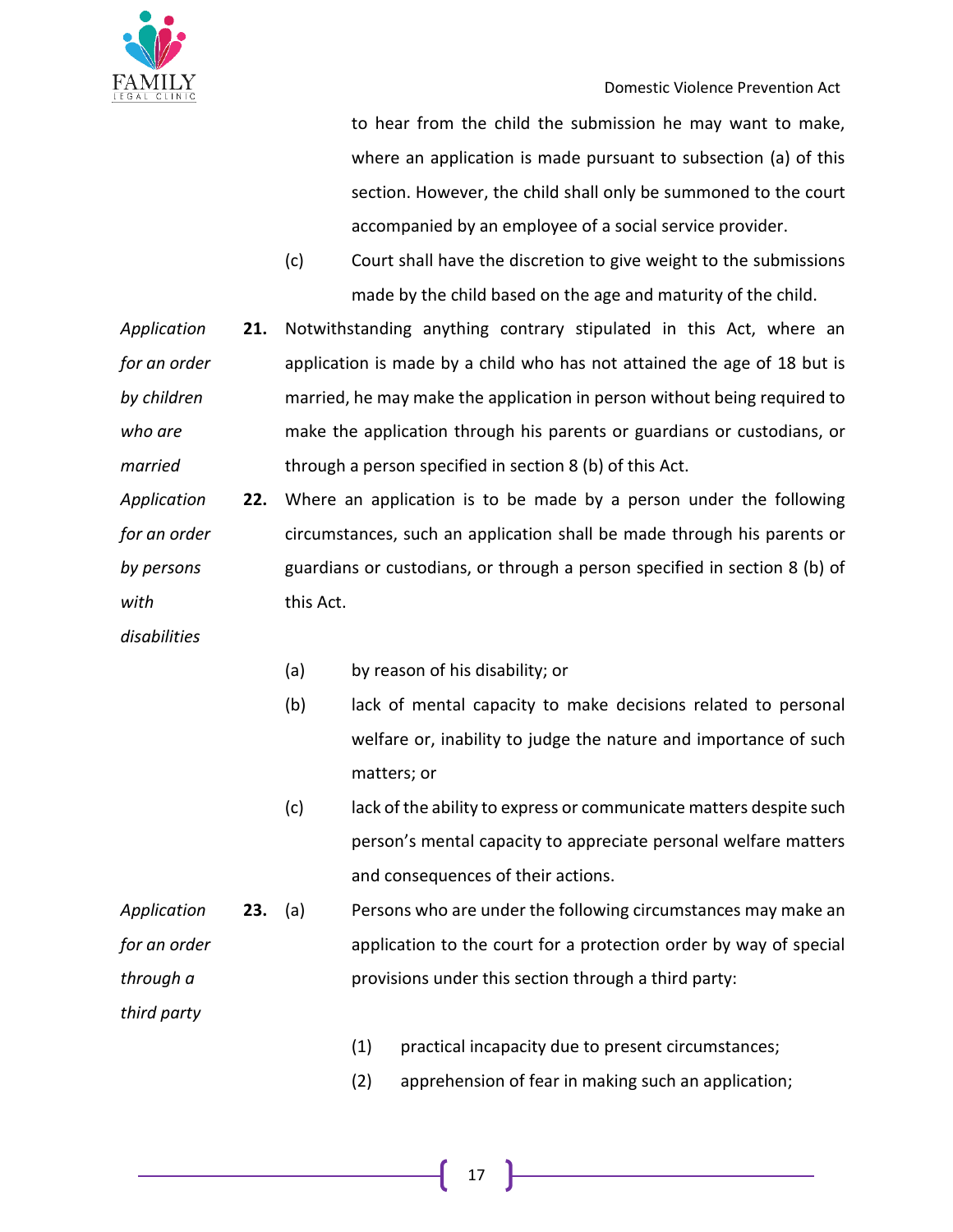- (3) making such an application in his own name may compromise the interests and wellbeing of such person due to their present circumstances.
- (b) The third party specified in subsection (a) of this section include registered private associations, the family, relatives and friends of the victim of domestic violence.
- (c) The court shall make arrangements for acceptance of a third party to represent a person who makes an application for a protection order through the third party pursuant to subsection (a) of this section and afford the third party the opportunity to advocate and represent such person in court.
- (d) The court shall ensure the following where a person makes an application for a protection order through a third party pursuant to subsection (a) of this section:
	- (1) that the person does in fact want to make the application for an order;
	- (2) that the third party who filed the case in, and made the application for an order to the court was appointed by the person;
	- (3) that the person has appointed a third party on his own volition;
	- (4) that the designated third party has accepted the appointment;
	- (5) that there is no conflict of interest between the person making the application and the third party representing the person.
- *Power to issue*  **24.** (a) The court shall have the power to issue a protection order if the court is able to verify the following: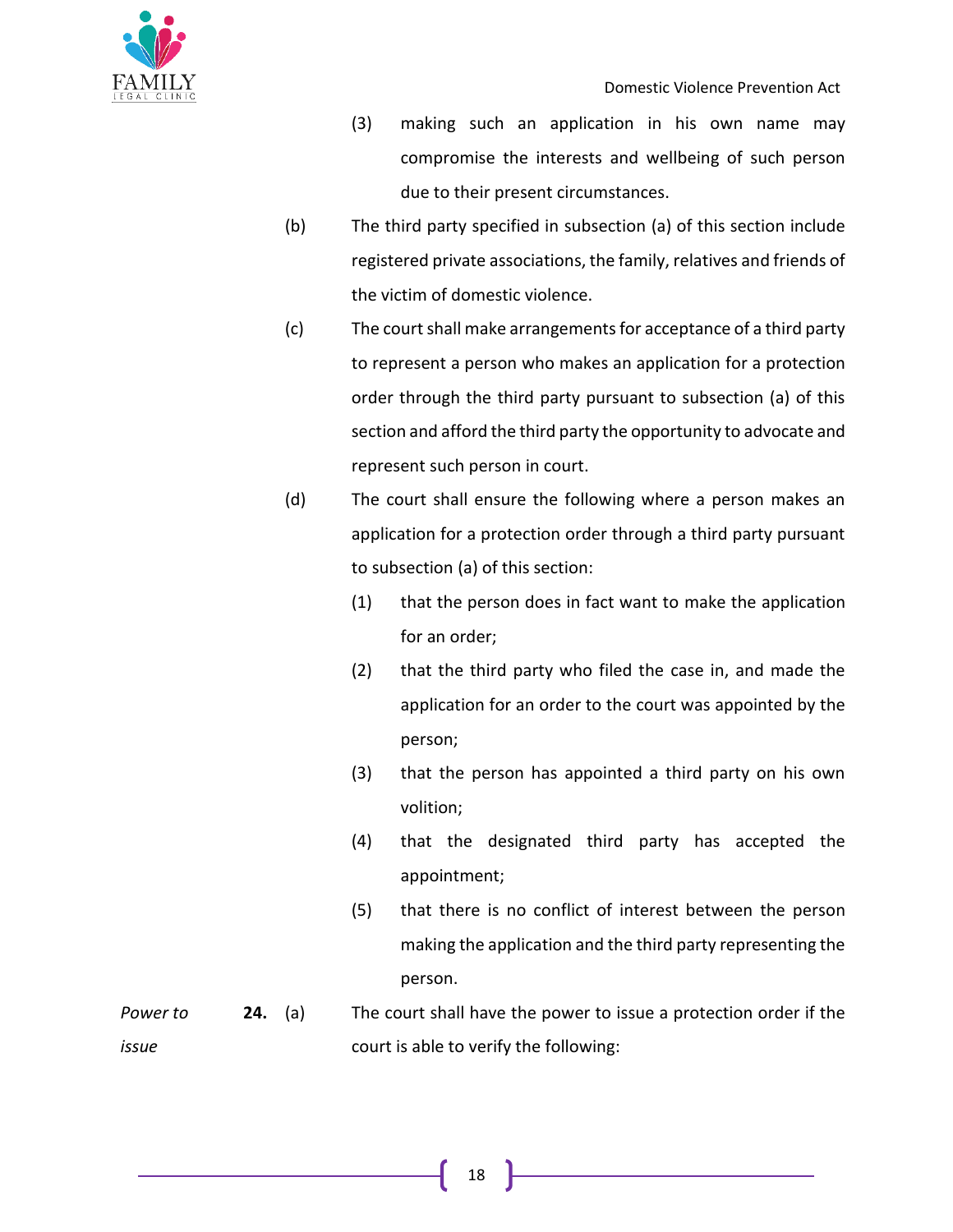

- (1) that the respondent of the order has committed, is committing, or may commit an act which may be deemed as an act of domestic violence for the purposes of this Act;
- (2) that issuance of the order is absolutely necessary for the protection of the interests of the person making the application, his children, or a member of his family.
- (b) Court may order that the protection order be enforced through the most senior officer of the Police department which is located closest to the residence of the victim of domestic violence.
- (c) The hearings under this Act may be conducted in camera as a private hearing if the court sees it fit to do so having regard to nature of the case, or if so requested by a party to the case.
- (d) Court orders issued under this Act shall be enforceable throughout the Republic of Maldives.

*Other pending cases not a bar to issue*  **25.** An on-going divorce, child custody proceedings related to the respondent or the person seeking an order, or any other civil or criminal proceedings as regards the relationship of the parties, shall not be, for that reason alone, a bar to issuing a protection order.

*an order*

- *Protection of a person other than*  **26.** (a) The person seeking an order of the court and his children shall be protected under the order where the court issues a protection order as submitted by him.
- *the person who sought the order* (b) In issuing a protection order, the court may direct that the order be implemented to the extent required for the continued protection of the person who sought the order and any other person bound by a domestic relationship with the him.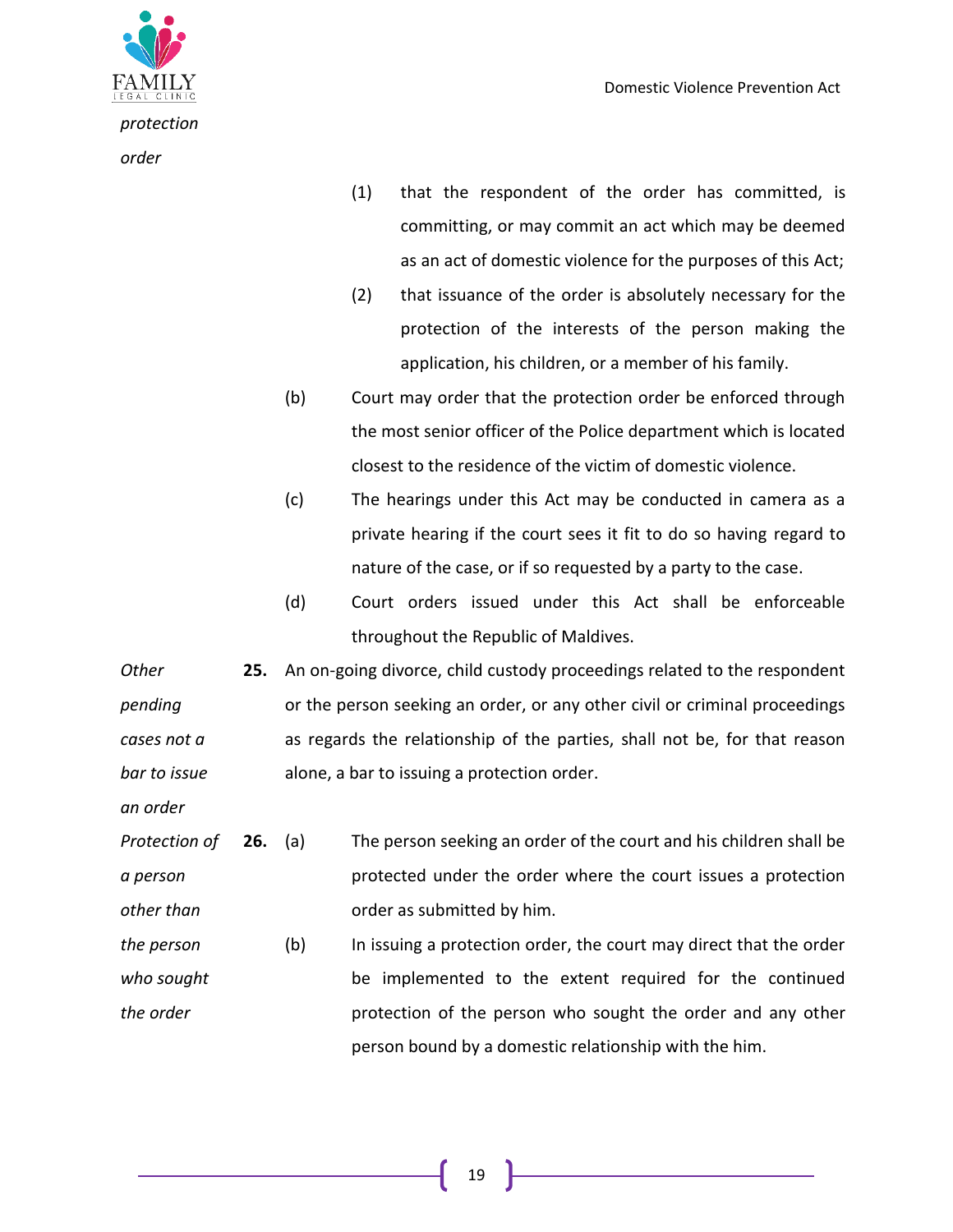

*Protection order on a third party* **27.** In the event the respondent of the order has been using or encouraging a third party to commit act which may be deemed an act of domestic violence instead of directly committing such acts, the court may issue a protection order against such third party.

*General conditions of a protection*  **28.** The respondent of the protection order shall be prohibited from committing any of the following acts, although the same have not been specified in the protection order:

- *order*
- (a) cause any physical or sexual injury to the protected person;
- (b) threaten to cause any physical or sexual injury to the protected person;
- (c) cause or threaten to cause damage to the property of the protected person;
- (d) commit or threaten to commit any act to intimidate, humiliate or cause psychological trauma on the protected person;
- (e) the respondent of the order committing any of the prohibited acts against the protected person through an intermediary.

*Condition of noncommunicati on* **29.** (a) The court may require the respondent of the protection order to refrain from doing the following acts to the person who sought the protection order, where both parties share the same household except to that extent:

- (1) restricting the protected person from entering and exiting their private dwelling, place of work, employment, teaching, learning or any other commonly visited place; or following the victim at the times they enter such place with the intent to distress or to ascertain their whereabouts;
- (2) stalking, going to the same place, stopping, bothering or verbally assaulting the protected person;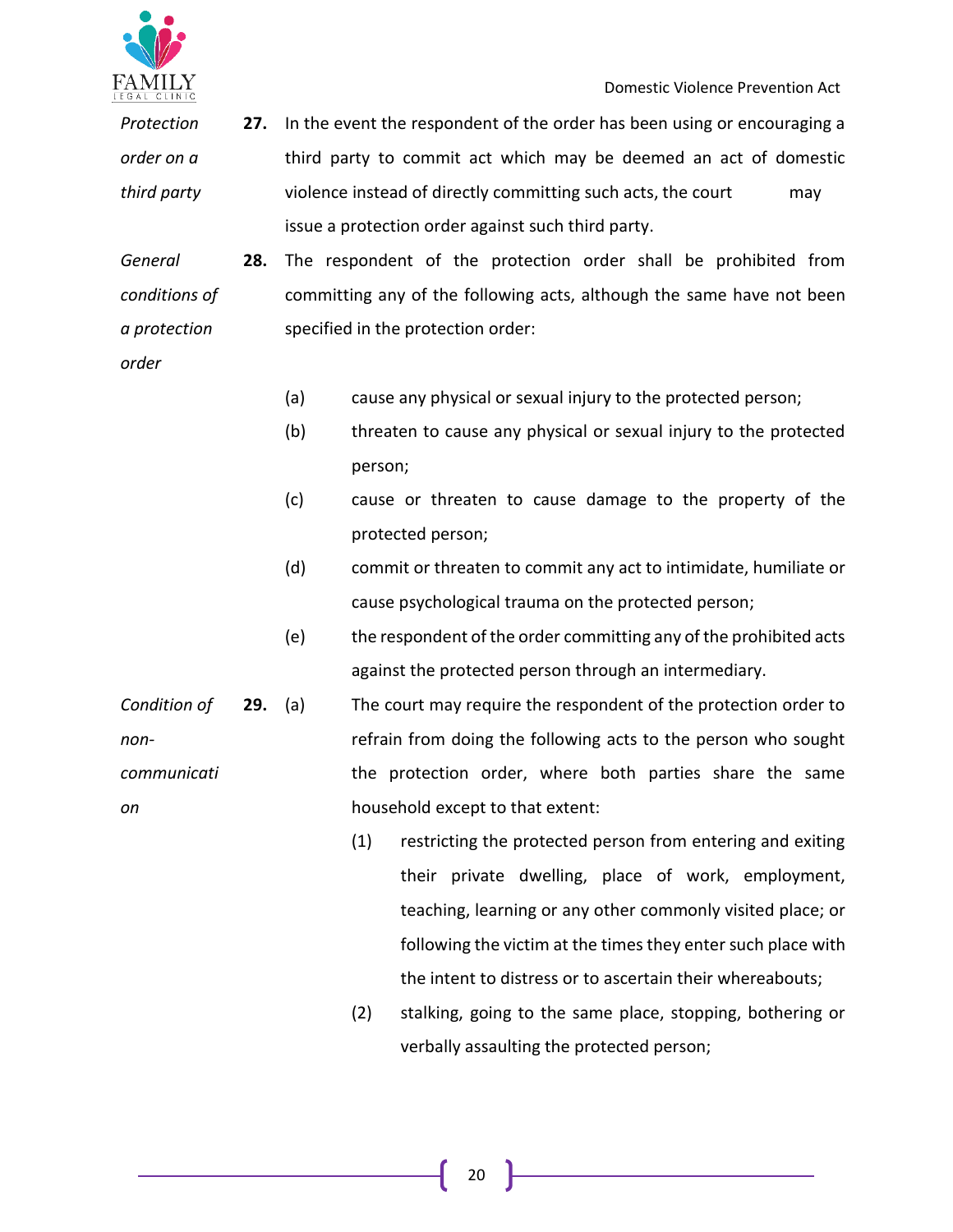

Domestic Violence Prevention Act

- (3) entering or staying at the private dwelling of the protected person or other place where such person is present, without the express permission of such person;
- (4) carrying out any of the following interactions with the victim using phones, letters, electronic mail, short message service (SMS) text messages or any other form, except to the extent required under the following circumstances:
	- (aa) to the extent allowed in an agreement or order pertaining to visitation rights in respect of a child of the victim and, to the extent allowed under the special conditions of the protection order;
	- (bb) for, and to the extent necessary for taking part in a family gathering.
- (b) The aforementioned conditions shall be applicable to each respondent of the protection order, where the order is made on multiple persons.
- *Other provisions relating to condition of*  **30.** (a) The condition of prohibition from communication stipulated in section 29 (a) of this Act shall only be applicable in circumstances except where both parties share the same household with the express consent of the protected person.

*non-*

*communicati*

*on*

- (b) Where the protected person and the respondent of the order share the same household with the express consent of the protected person, the conditions of prohibition from communication shall be suspended but only to that extent.
- (c) Where the express consent granted by the protected person to the respondent of the order to share the same household has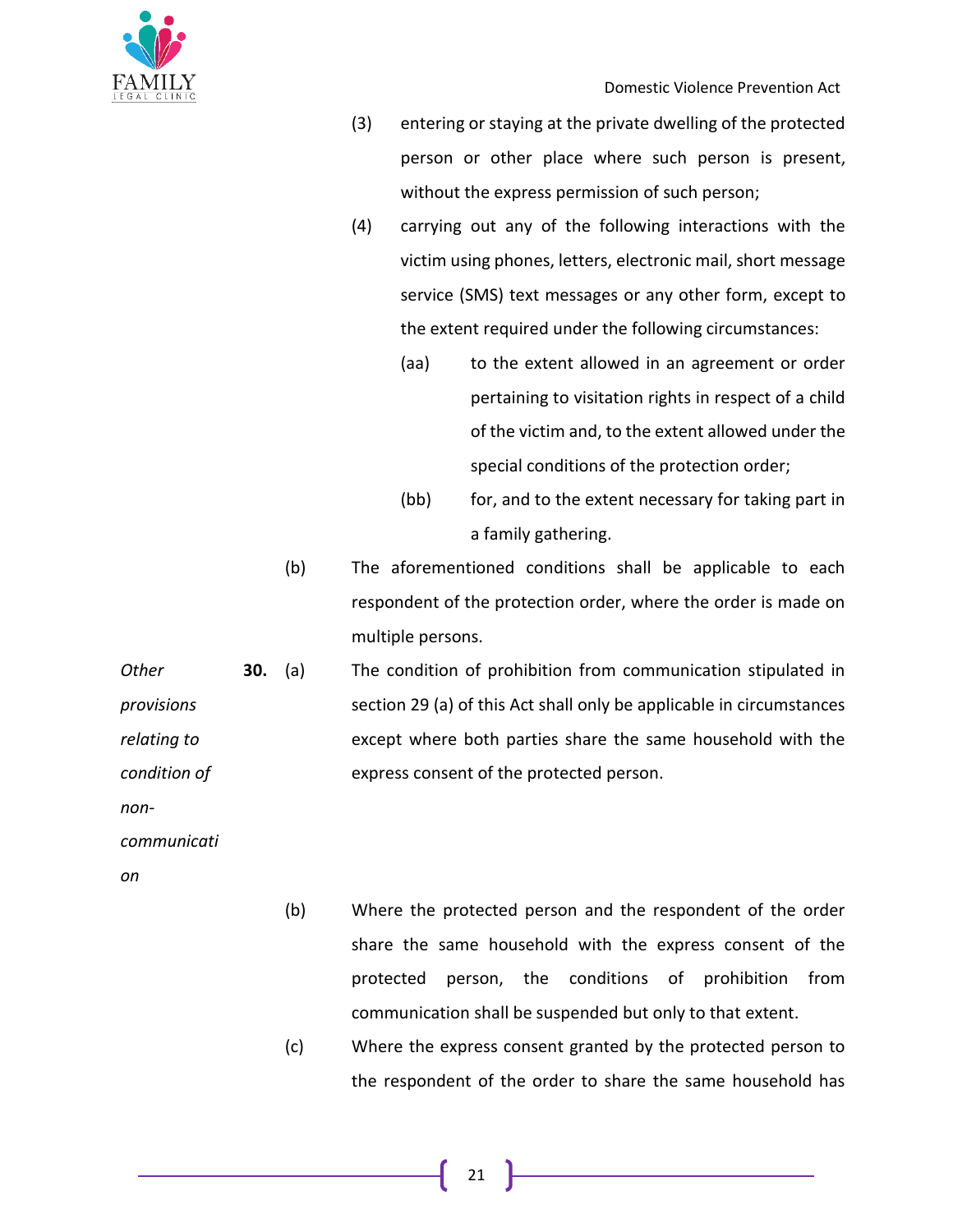

been revoked, the non-contact conditions that had been suspended pursuant to this section shall come to an end, and such conditions shall thereafter come into force.

- (d) For the purposes of this section, the non-contact conditions may be suspended or revived once or more than once.
- (e) Where the protection order applies to more than one person, the aforementioned sections shall apply to each such person to the extent applicable under the given circumstances.
- *Inclusion of special conditions* **31.** (a) In issuing protection orders, the court may impose upon the respondent of the order, special conditions which the court deems reasonably necessary to protect or provide for the safety of the protected person or any child of the protected person, including without limitation:
	- (1) an order relating to the place of residence;
	- (2) custody order; and/or
	- (3) order for recovery of monetary damages.
	- (b) Determination of special conditions under subsection (a) of this section, and the requirement to abide by those conditions may only be imposed where the court is of the opinion that there are special interests of protected person which needs to be protected, and to the extent necessary to protect those interests.
	- (c) Where the court imposes a special condition in a protection order pursuant to subsection (a) of this section, that special condition shall prevail for the duration of the order, unless it is modified or revoked by the court.
	- (d) The protected person shall not be evicted or excluded from the shared household or any part of it by the respondent of the order, save in accordance with the procedures established by law. However, persons who do not have a filial relationship with the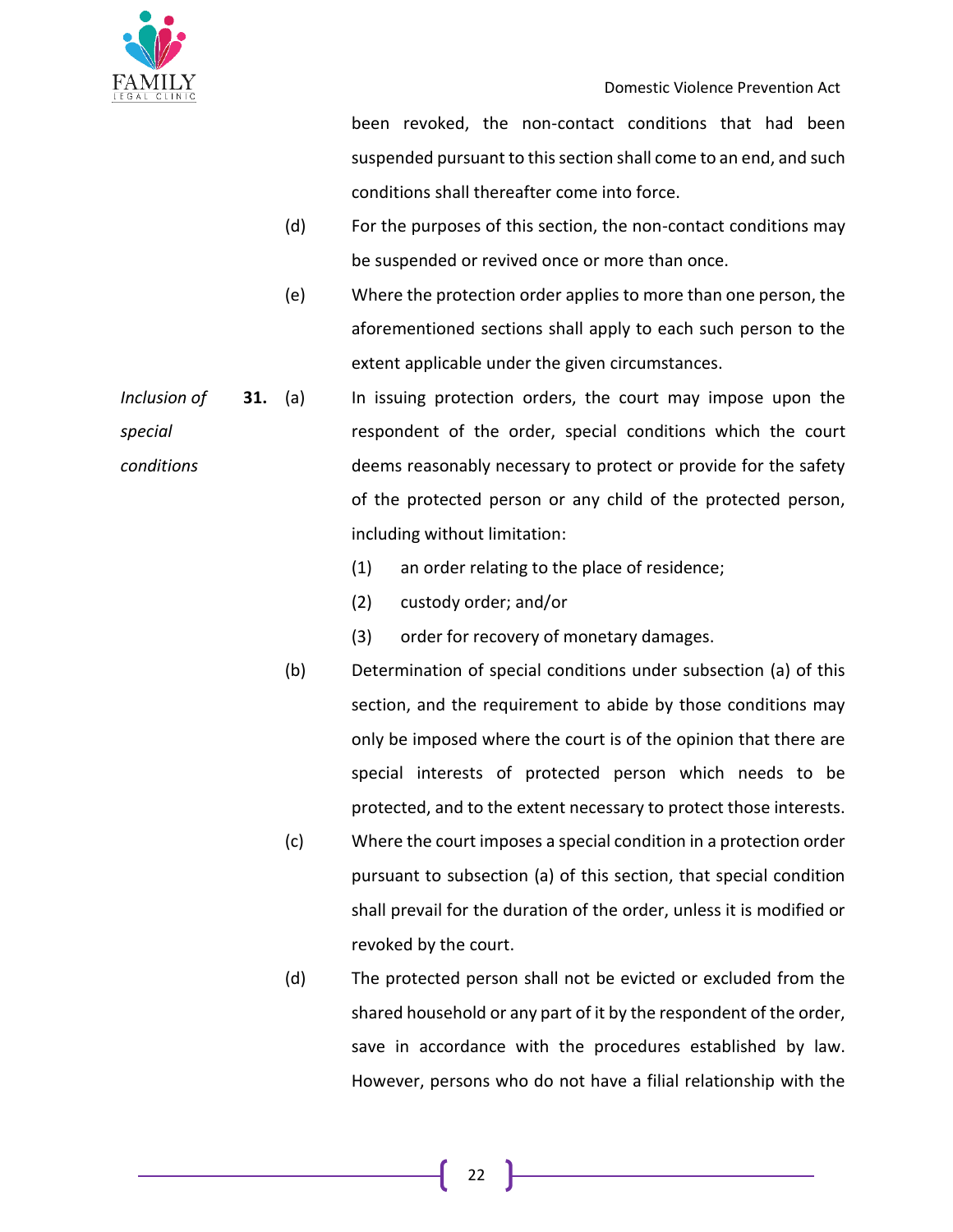

protected person or who are not under the legal guardianship of the protected person shall be exempt from this section.

- (e) The court may require the following when making an order relating to a place of residence:
	- (1) the perpetrator to deposit to the court a financial bond as security in order to discourage domestic violence. Such bond may be forfeited by the court in the event of a breach of the residence order;
	- (2) pass an order directing the officer-in-charge of the nearest Police station to the residence of the victim to give protection to the victim or to assist the victim in making an application for a court order or in the enforcement of such order;
	- (3) obligations relating to the discharge of rent and other payments related to the residence of the victim, having regard to the financial needs and resources of the parties.
- (f) Notwithstanding anything to the contrary contained in any other law, the court may, at any stage of hearing the application for protection order, issue a custody order granting temporary custody of any children of the victim of domestic violence to the victim or the person making an application on behalf, provided that if the court is of the opinion that there is apprehension of circumstances that may be harmful to the children or to their interests. And such an order may specify the arrangements for visit of such children by the perpetrator. However, if the court is of the opinion that any visit of the perpetrator may be harmful to the interests of the children, then the court may prohibit the perpetrator from visiting the children.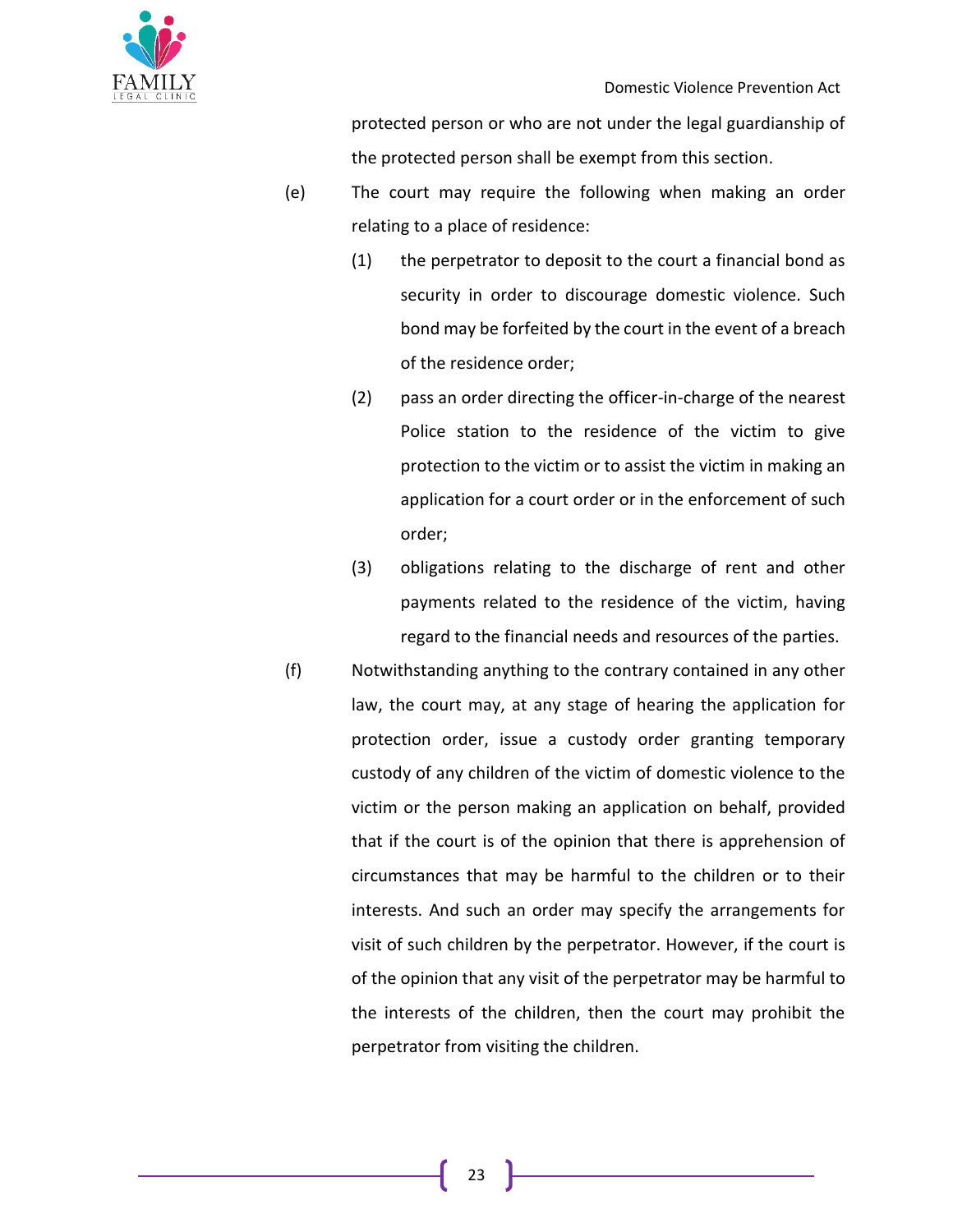

- (g) In addition to the remedies available to the victim of domestic violence in this Act, the court may make an order for recovery of monetary compensation, where the victim of domestic violence makes an application to the court to that effect.
- (h) The court may, at any stage of the proceedings under this Act, direct the Authority to make arrangements for the perpetrator or the victim to undergo counselling together or separately.
- *Duration of protection order* **32.** (a) A protection order, with the exception of those emergency orders issued under exceptional circumstances, shall remain as a lawful order until it has revoked by the court. As such, a protection order shall be issued in the first instance for a maximum period of one year.
	- (b) A protection order may be extended by a decision of the court, upon application (by the victim or the perpetrator) for such extension. Such application shall be filed with the court at least seven days prior to the expiration of the previous court order.
- *Variation of protection order* **33.** The court shall have the power to vary a protection order through any of the following means, upon application by the protected person or the respondent, and where the court is satisfied of such application:
	- (a) removal or modification of a special condition;
	- (b) addition of a special condition;
	- (c) variation of the manner in which a certain act is to be performed, or removal of the requirement for performance of the same;
	- (d) specify instructions for a specific matter in a specific manner.
- *Duration and revocation of protection order* **34.** (a) The protection order may be revoked by another order of court, upon application by the protected person or the respondent during the subsistence of the order, and where the court is satisfied of such application.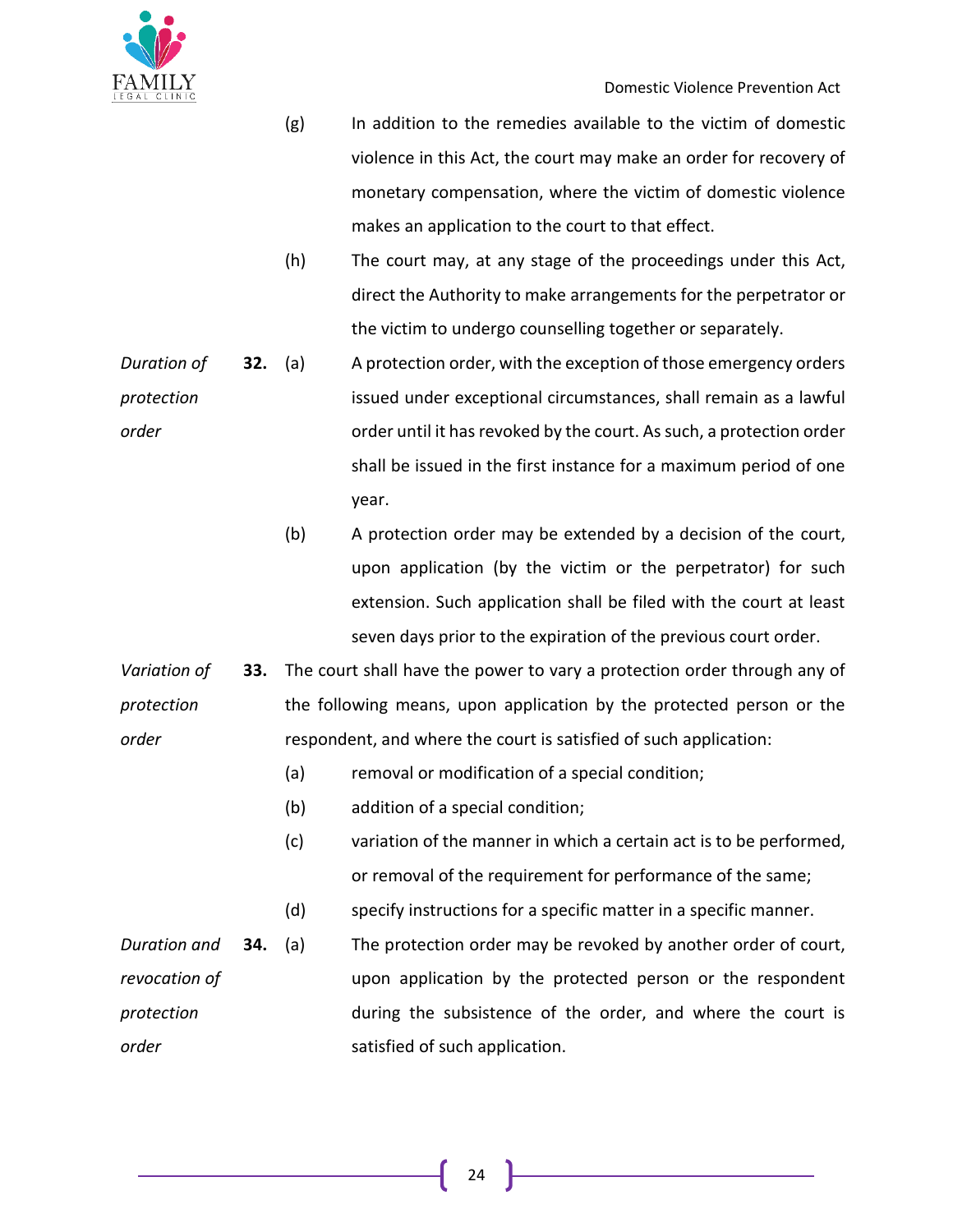

*order*

(b) The court may only revoke an order as specified in subsection (a) of this section where the court is satisfied that the circumstances that require subsistence of the protection order has come to an end.

*Breach of protection*  **35.** (a) A person commits a criminal offence if he does any of the following acts:

(1) breach a protection order;

- (2) failure to comply with a condition stipulated in the protection order;
- (3) breach an order of the court relating to place of residence, custody order and/or an order for recovery of monetary compensation;
- (4) failure to perform an act that is required to be performed pursuant to the protection order.
- (b) A person who commits the offence prescribed in subsection (a) of this section shall be punished with imprisonment for a period not exceeding 6 months or fined with an amount not exceeding 15,000 Rufiyaa.
- (c) A person who commits the offence prescribed in subsection (a) of this section for a second time shall be punished with imprisonment for a period not exceeding 1 year or fined with an amount not exceeding 30,000 Rufiyaa.
- (d) A person who commits the offence prescribed in subsection (a) of this section for a third time or for any instance exceeding the third time, shall be punished with imprisonment for a period not exceeding 3 years, or fined with an amount not exceeding 50,000 Rufiyaa.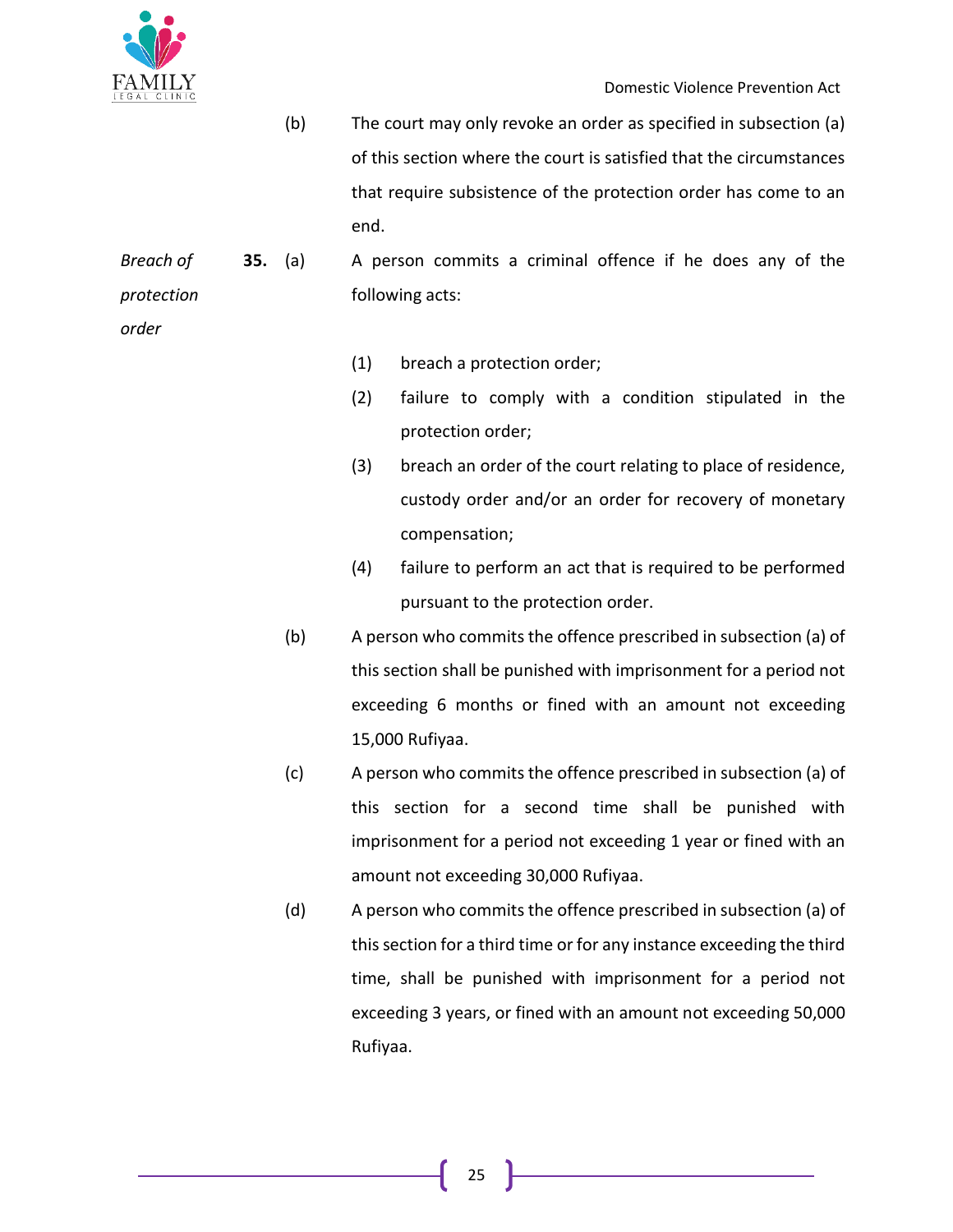

- (e) This Act does not prevent the perpetrator from being given a punishment under any other criminal laws in addition to the punishment for the criminal offence stipulated in subsection (a) of this section, if the facts disclose the commission of a criminal offence during the act of domestic violence such as assault and battery, grievous bodily harm, rape, other sexual offences and murder.
- (f) Notwithstanding anything to the contrary contained in any other laws, the principles of bail shall not be applicable to a person detained under suspicions of having committed an act which is classified as an offence under subsection (a) of this Act.
- (g) Investigation, prosecution and examination in a trial proceeding shall be conducted according to the provisions of the prevailing criminal procedural law, unless otherwise stipulated in this Act.
- (h) Notwithstanding anything to the contrary contained in any other laws, the court has the power to determine that an act of domestic violence has been committed by the perpetrator, pursuant to subsection (a) of this section, based solely on the testimony of the victim.

#### *Power to*  **36.** (a) The Police shall have the power to do the following under this Act:

*arrest*

- (1) Arrest without a warrant, any person at the scene on an incident of domestic violence whom the Police officer reasonably suspects of having committed an offence containing an element of domestic violence against a victim.
- (2) Arrest a perpetrator under the circumstance where the Police have reasonable grounds to believe based on the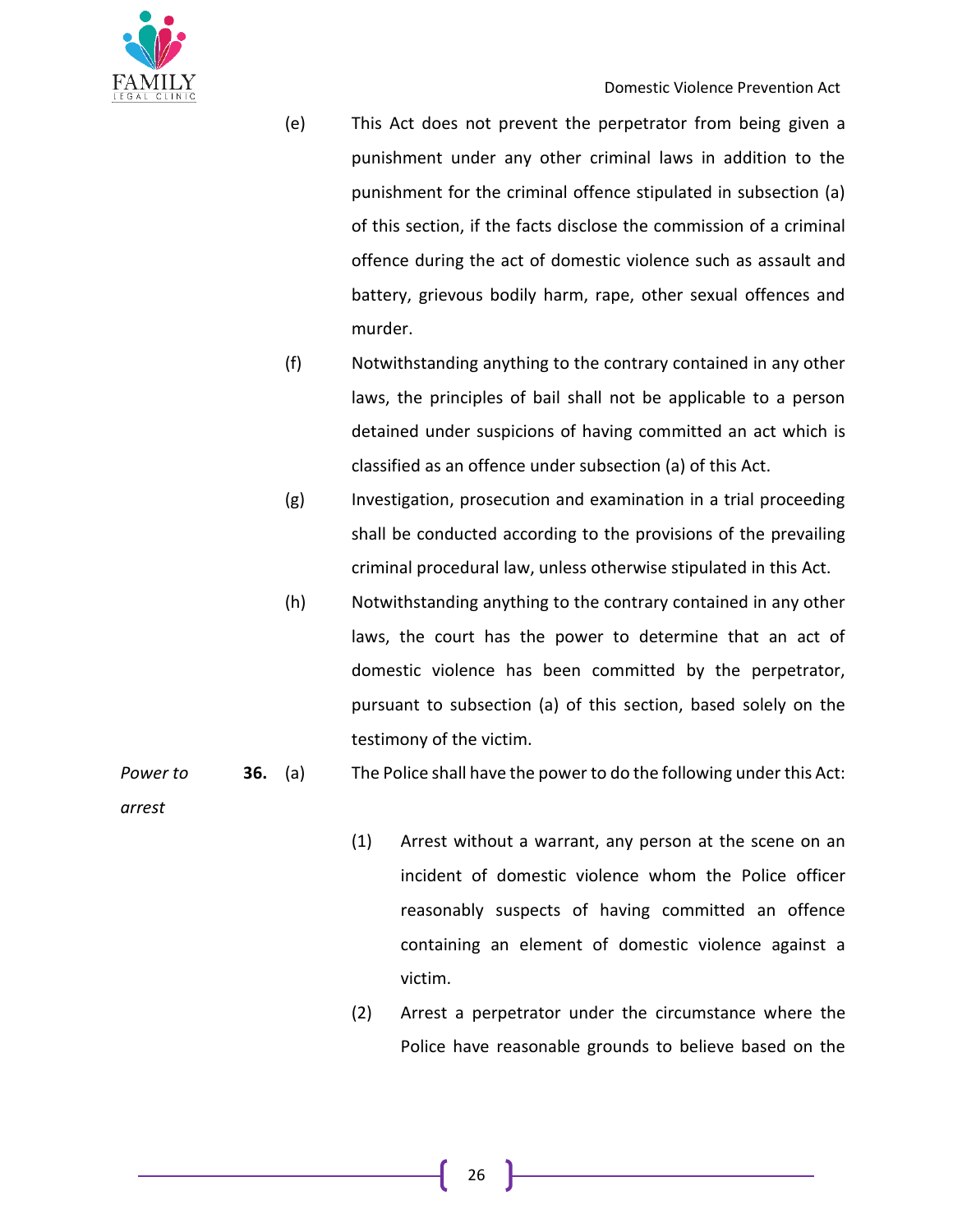

given evidence that breach of a protection order, which is still in effect, has occurred.

- (b) The Police shall have regard to the following when arresting a person pursuant to subsection (a) of this section:
	- (1) the extent to which safety of the protected person under the protection order may be compromised if he is not arrested at that time;
	- (2) the severity of the breach of protection order;
	- (3) the time elapsed since breach of protection order;
	- (4) reasonable belief that the perpetrator will continue to breach the protection order if the perpetrator is not arrested for such breach.

upon expiration of 3 months, unless revoked within the 3 months

### **PART 8**

## **EMERGENCY ORDERS**

| Application | <b>37.</b> (a) |     | Unlike a protection order where both parties are summoned and     |
|-------------|----------------|-----|-------------------------------------------------------------------|
| for an      |                |     | heard in court prior to granting such order under the usual       |
| emergency   |                |     | procedures laid down under this Act, an emergency protection      |
| protection  |                |     | order is an order granted without notice to the perpetrator and   |
| order       |                |     | based solely only on the statements of the victim.                |
|             |                | (b) | The court may issue a protection order as an emergency order,     |
|             |                |     | under the special circumstances stipulated in section 39 of this  |
|             |                |     | Act.                                                              |
| Emergency   | 38.            | (a) | Emergency protection orders are temporary orders. Unless          |
| order to    |                |     | revoked, such an order shall prevail for a period not exceeding 3 |
| become      |                |     | months.                                                           |
| permanent   |                |     |                                                                   |
|             |                | (b) | The emergency protection order shall become a permanent order     |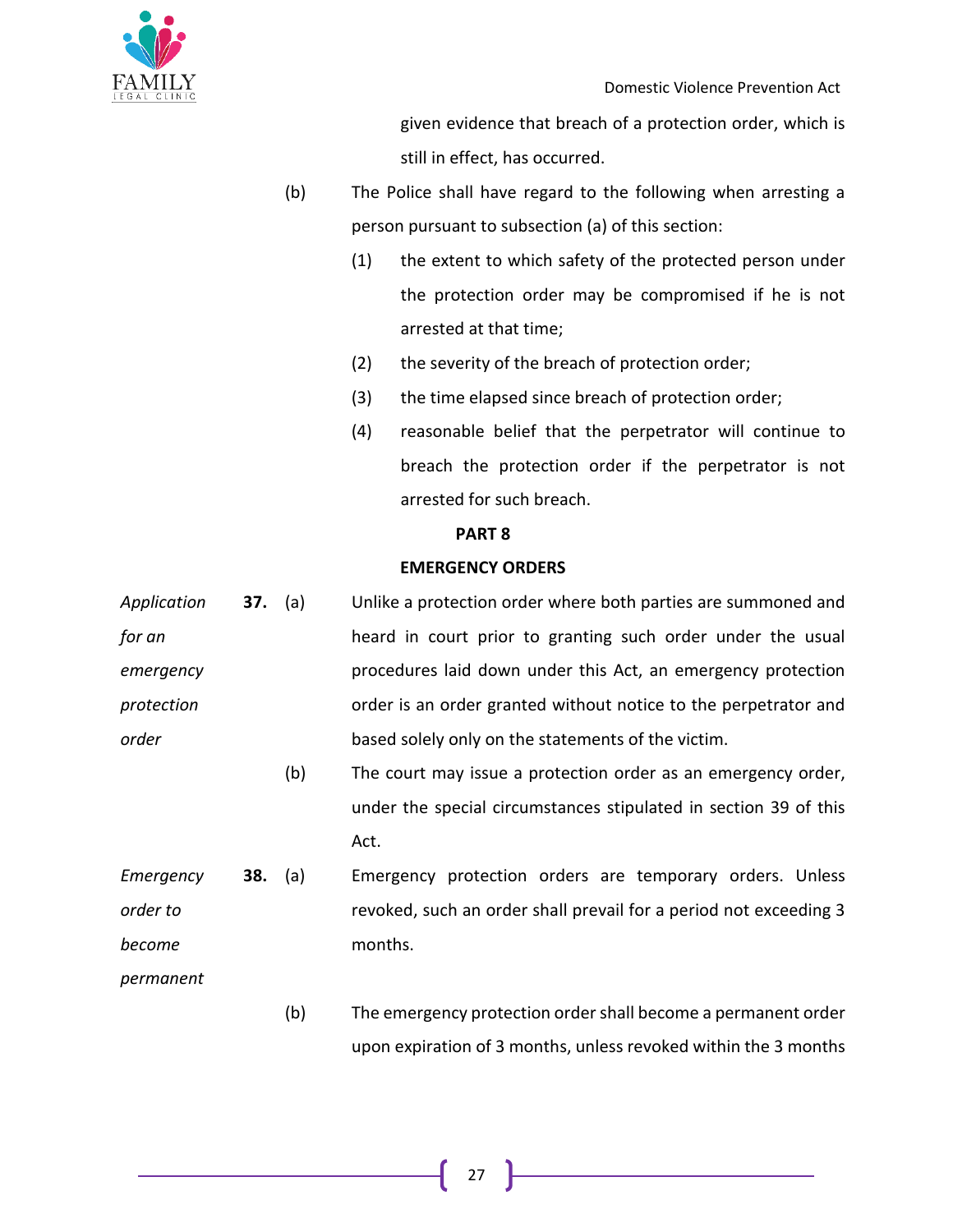

Domestic Violence Prevention Act

<u> 1989 - Johann Barbara, martxa a</u>

stipulated in subsection (a) of this section, or the respondent files a complaint regarding the order.

| <b>Special</b>    | 39. | An emergency protection order under section 37 of this Act may be issued      |                                                                          |                                                                   |  |
|-------------------|-----|-------------------------------------------------------------------------------|--------------------------------------------------------------------------|-------------------------------------------------------------------|--|
| circumstance      |     | where the court is satisfied of the existence of the following circumstances: |                                                                          |                                                                   |  |
| s for issuance    |     | (a)                                                                           | where granting an order after hearing from both parties may be           |                                                                   |  |
| of emergency      |     |                                                                               | of risk to the victim;                                                   |                                                                   |  |
| order             |     | (b)                                                                           | justice sought by the victim may not be served;                          |                                                                   |  |
|                   |     | (c)                                                                           |                                                                          | risk faced by the victim may be increased;                        |  |
|                   |     | (d)                                                                           |                                                                          | the victim is a person who is in a difficult situation.           |  |
| <b>Factors to</b> | 40. |                                                                               | The court shall have regard to the following before issuing an emergency |                                                                   |  |
| consider          |     |                                                                               | protection order:                                                        |                                                                   |  |
| before            |     | (a)                                                                           | seriousness of the complaint filed by the victim and the                 |                                                                   |  |
| issuance of       |     |                                                                               | seriousness of the issues contained in the complaint;                    |                                                                   |  |
| emergency         |     | (b)                                                                           | harshness or seriousness of the acts carried out by the                  |                                                                   |  |
| order             |     |                                                                               | respondent of the order;                                                 |                                                                   |  |
|                   |     | (c)                                                                           |                                                                          | extent to which the interests of the victim are compromised as a  |  |
|                   |     |                                                                               |                                                                          | result of the acts of the respondent of the order.                |  |
| Rights of the     | 41. | (a)                                                                           |                                                                          | The respondent of the emergency protection order shall have the   |  |
| respondent        |     |                                                                               |                                                                          | following rights where the court issues the order:                |  |
| when              |     |                                                                               | (1)                                                                      | request the court for him to be heard before the order            |  |
| emergency         |     |                                                                               |                                                                          | becomes permanent;                                                |  |
| order is          |     |                                                                               | (2)                                                                      | request the court for variation or revocation of a condition      |  |
| issued            |     |                                                                               |                                                                          | or matter in the order;                                           |  |
|                   |     |                                                                               | (3)                                                                      | request the court for a revocation of the order;                  |  |
|                   |     |                                                                               | (4)                                                                      | let it be known that he objects to the order.                     |  |
|                   |     | (b)                                                                           |                                                                          | As in any other case, court hearings shall be conducted by        |  |
|                   |     |                                                                               |                                                                          | presenting both parties (or their representatives) in the case    |  |
|                   |     |                                                                               |                                                                          | where the perpetrator has filed a request in court in respect of  |  |
|                   |     |                                                                               |                                                                          | any of the matters mentioned in this section. And the court shall |  |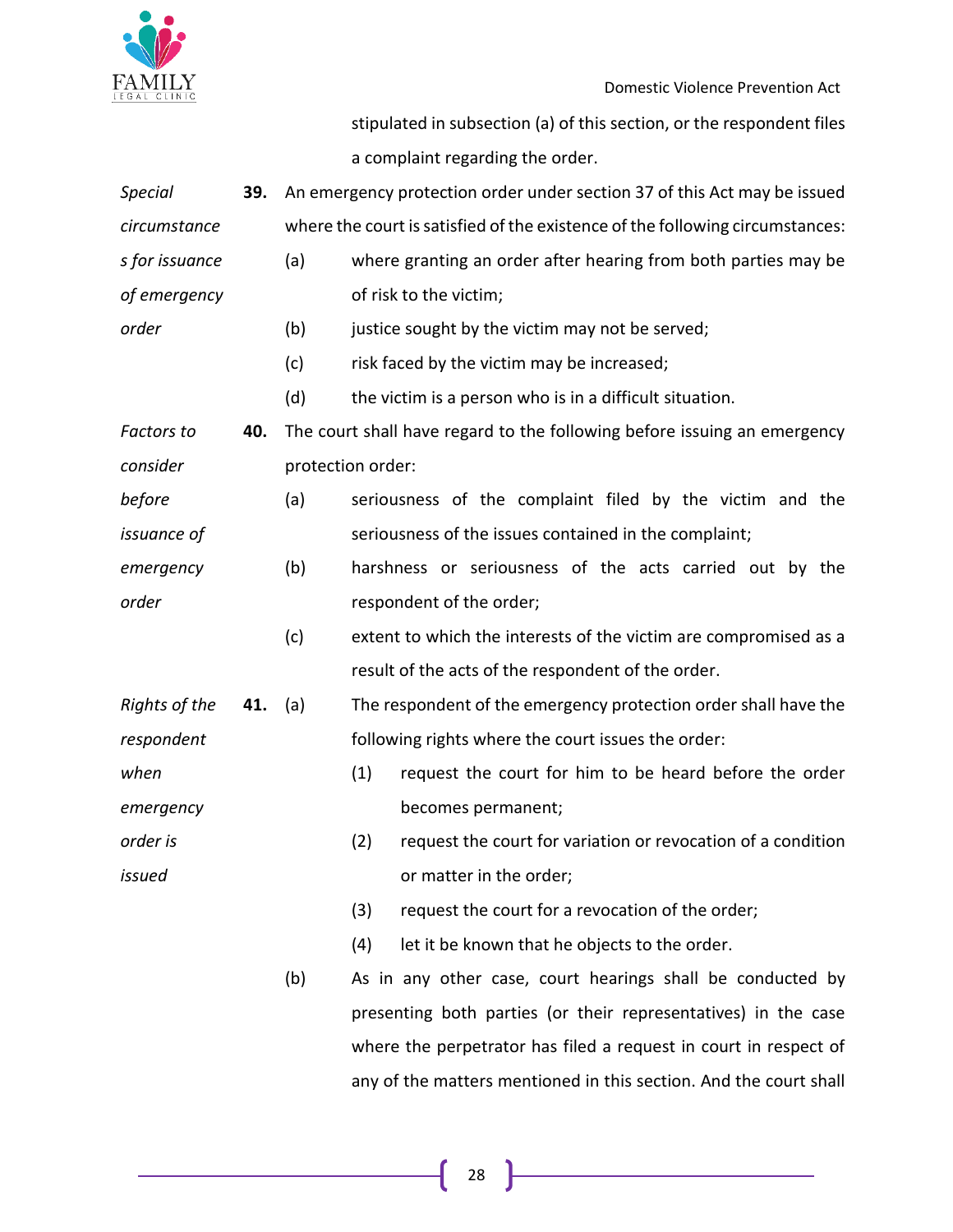

make a decision whether to maintain, vary or revoke the temporary order.

- *Conducting hearings* **42.** The court may conduct hearings in the event the court believes that prior to making an emergency order permanent, justice would be best served by hearing the perpetrator or, by presenting the victim and perpetrator (or their representatives) in court and hearing the statements of both parties.
- *Informing of the outcomes* **43.** If the respondent of the order is present in court when any order under this Act is made, the court shall inform him of the following:
	- (a) legal consequences of breaching the order;
	- (b) procedures for amending or varying the order.

*Supplying copies of the order* **44.** The registrar if the court shall, on behalf of the court, send copies of the order to the Authority and Police where a court makes any order under this Act.

*Appeal* **45.** In the event a protection order has been issued pursuant this Act, or not issued, a person dissatisfied by such outcome shall have the right to appeal the case in High Court under the general procedures of appeal.

## **PART 9**

## **THAFRIQ OR FASKH**

- *Thafriq* **46.** *Thafriq* refers to the special right of a woman under Islamic *shariah* to demand the dissolution of a marriage where the court finds that any of the grounds stated under the Islamic *shariah* for *thafriq* continue to exist.
- *Order of thafriq* **47.** Any marriage shall be dissolved under this Act pursuant to a *thafriq* order of the court. The legal principles applicable to a court judgment shall be applicable to such an order.

*Circumstance s where thafriq is permissible* **48.** In the event a male perpetrator bound by marriage with a female victim has committed an act of domestic violence against the female victim, for the purposes of this Act, their marriage shall be dissolved at the request of the female victim where the court finds the existence of any of the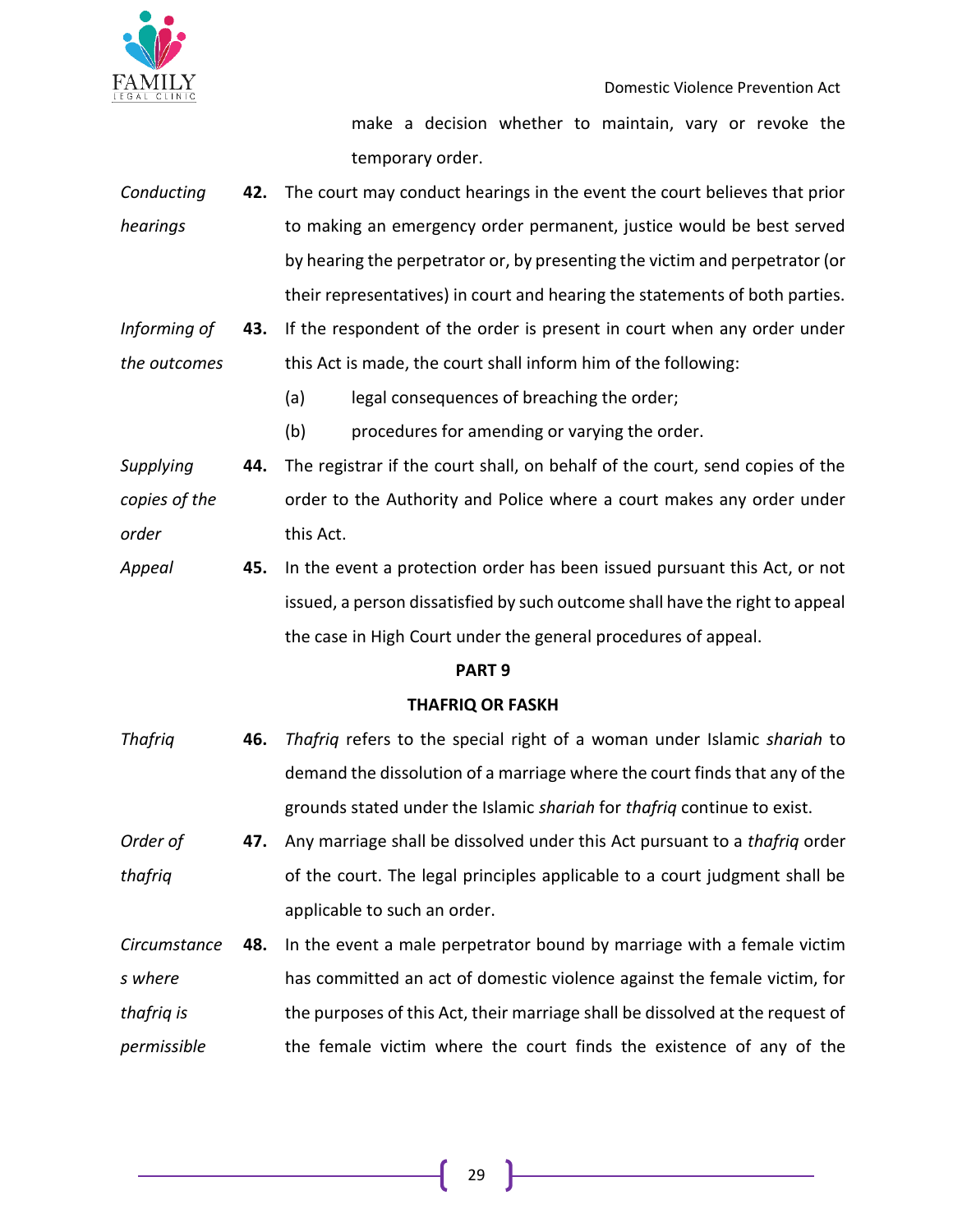

following grounds which have been prescribed under Islamic *shariah* as grounds under which *thafriq* is permissible:

- (a) seriousness of the act of domestic violence has caused an impediment to the resumption of a peaceful life between the male perpetrator and the female victim;
- (b) safety and wellbeing of the female victim cannot be granted certainty due to the severity of such act of domestic violence;
- (c) in spite of the implementation of other measures prescribed under this Act, the marital relationship between the two persons has irretrievably broken down as a result of the act of domestic violence that it is impossible to maintain the marital relationship any further.
- *Outcome of thafriq* **49.** (a) Where the court has ordered for the dissolution of a marriage by *thafriq*, the marriage shall immediately come to an end. And, the principles of Islamic *shariah* applicable upon the dissolution of a marriage shall also apply to the two persons, thereafter.
	- (b) For the purposes of section 28 of the Family Law Act (Act Number 4/2000), the events specified in section 48 of this Act shall hereby further be deemed to be events that Islamic law allow for a marriage to be dissolved by *faskh*.

## **PART 10**

## **ENFORCEMENT OF THE LAW**

*Primary responsibility* **50.** (a) The Minister shall be the highest authority responsible for the implementation and enforcement of the provisions in the Domestic Violence Prevention Act; withstanding the responsibilities bestowed upon the court and the police under this Act, in respect to domestic violence prevention and prohibition.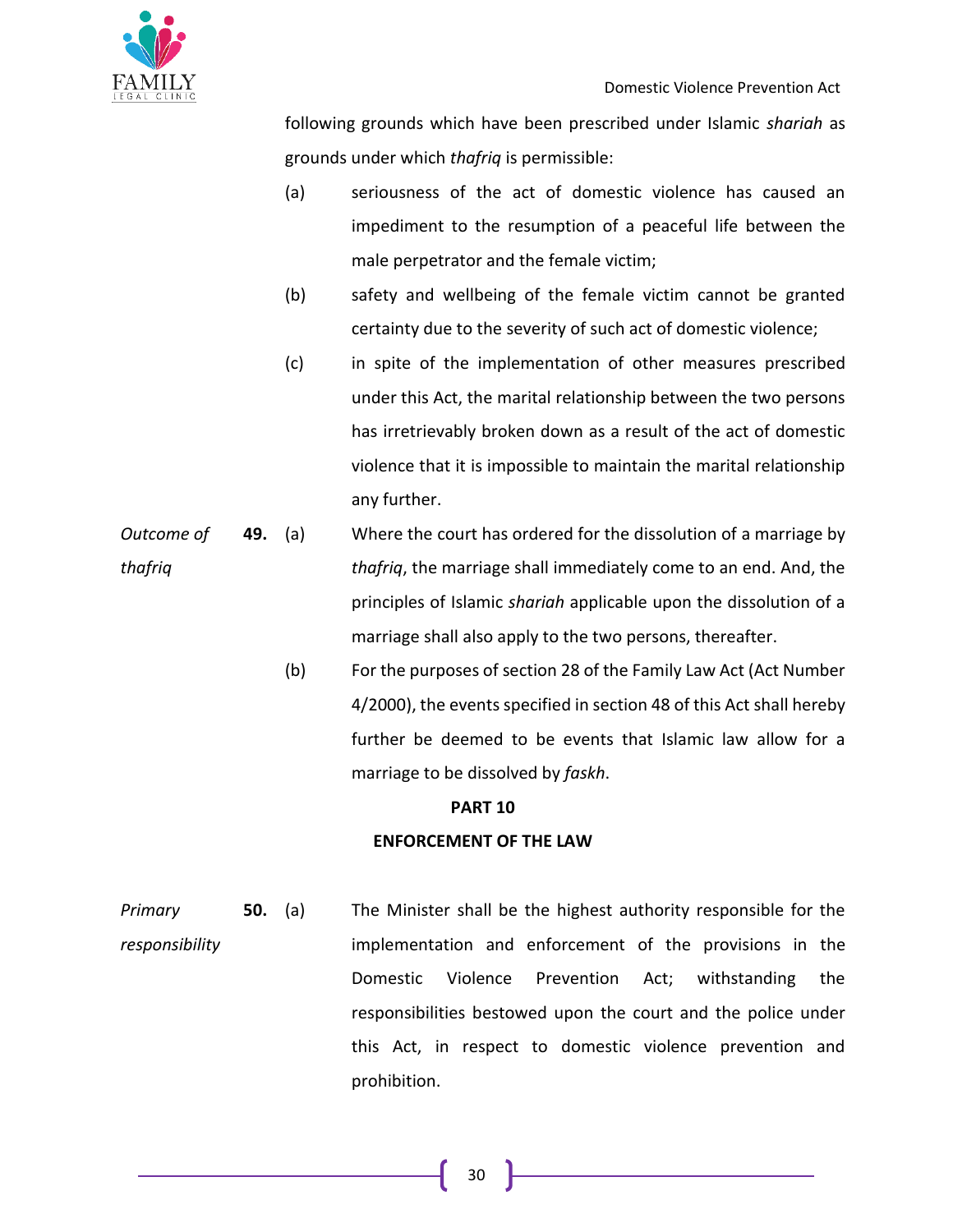

- (b) All powers, direct and subsidiary to the implementation and maintenance of the provisions in this Act shall be held by the minister, not including the responsibilities allocated to the court and Police under this Act in order to stop domestic violence.
- *Decentralizati on principles* **51.** (a) To legitimize and facilitate the enforcement of this Act throughout the areas of jurisdiction belonging to the Island Councils, Atoll Councils and City Councils, the Minister may elect an agent, within each council, respective to each area of representation, to enforce this act.
	- (b) Delegation of powers or responsibilities, pursuant to subsection (a) of this section, to the Island Councils, Atoll Councils and City Councils is under the digression of the Minister; after providing the required facilities for the enforcement of such powers and responsibilities and by establishing a mechanism for the council to adopt in combating domestic violence.
	- (c) The Minister has the responsibility to supervise the actions of, and provide guidance to the Island Councils, Atoll Councils and City Councils and any entities working on the same level to prevent domestic violence, create public awareness in order to prevent domestic violence acts and protect victims of domestic violence.
	- (d) Specific powers or responsibilities delegated to the Island Councils, Atoll Councils and City Councils under this Act, shall be explicitly stated in writing.
	- (e) Details of the responsibilities delegated to the Island Councils, Atoll Councils and City Councils under this Act, shall be provided under a regulation made pursuant to this Act, publicly announced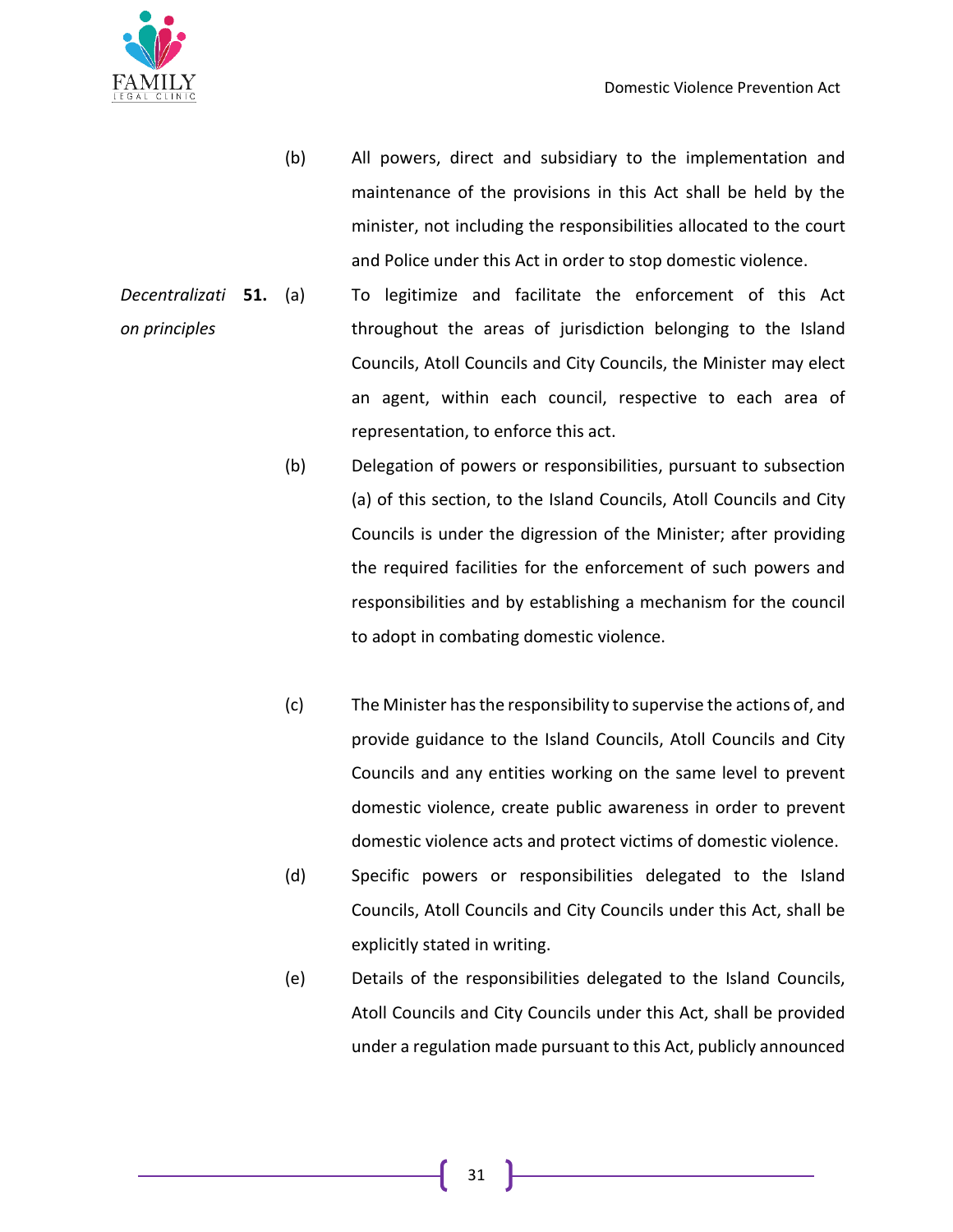

and published in the Gazette. Such task shall be the responsibility of the Minister.

- *Family Protection Authority* **52.** (a) A Family Protection Authority is hereby established under this section of this Act, whose mandate will be to combat domestic violence; create public awareness on the issues of domestic violence; provide the required services to the victims of such violence; co-ordinate the work of relevant government institutions including the Police and the Health Sector, coordinate various local efforts made by individuals (to protect victims of domestic violence) by bringing such effort under a national policy and implementing such policies and; to undertake a leading role in carrying out similar work on a national scale.
	- (b) The Authority established pursuant to subsection (a) of this section shall be governed by a Board comprising 7 (seven) members appointed by the President. The Chief Executive Officer shall direct and oversee the work of the Authority, in consultation with the Board.
	- (c) The Authority shall be answerable to the Minister. The Minister's power shall be exercisable over the authority.
	- (d) The persons appointed to the aforementioned Board, shall be determined by giving priority to gender balancing, and such persons shall have the educational and practical competency to contribute to the efforts made to prevent and mitigate domestic violence in a constructive manner. additionally, any persons on the Board shall not be a person who has been alleged or convicted of a criminal offence or domestic violence offence.
	- (e) The aforementioned Authority has the power to carry out any responsibilities of the Authority under this Act, either by itself or by delegating such responsibilities under supervision to health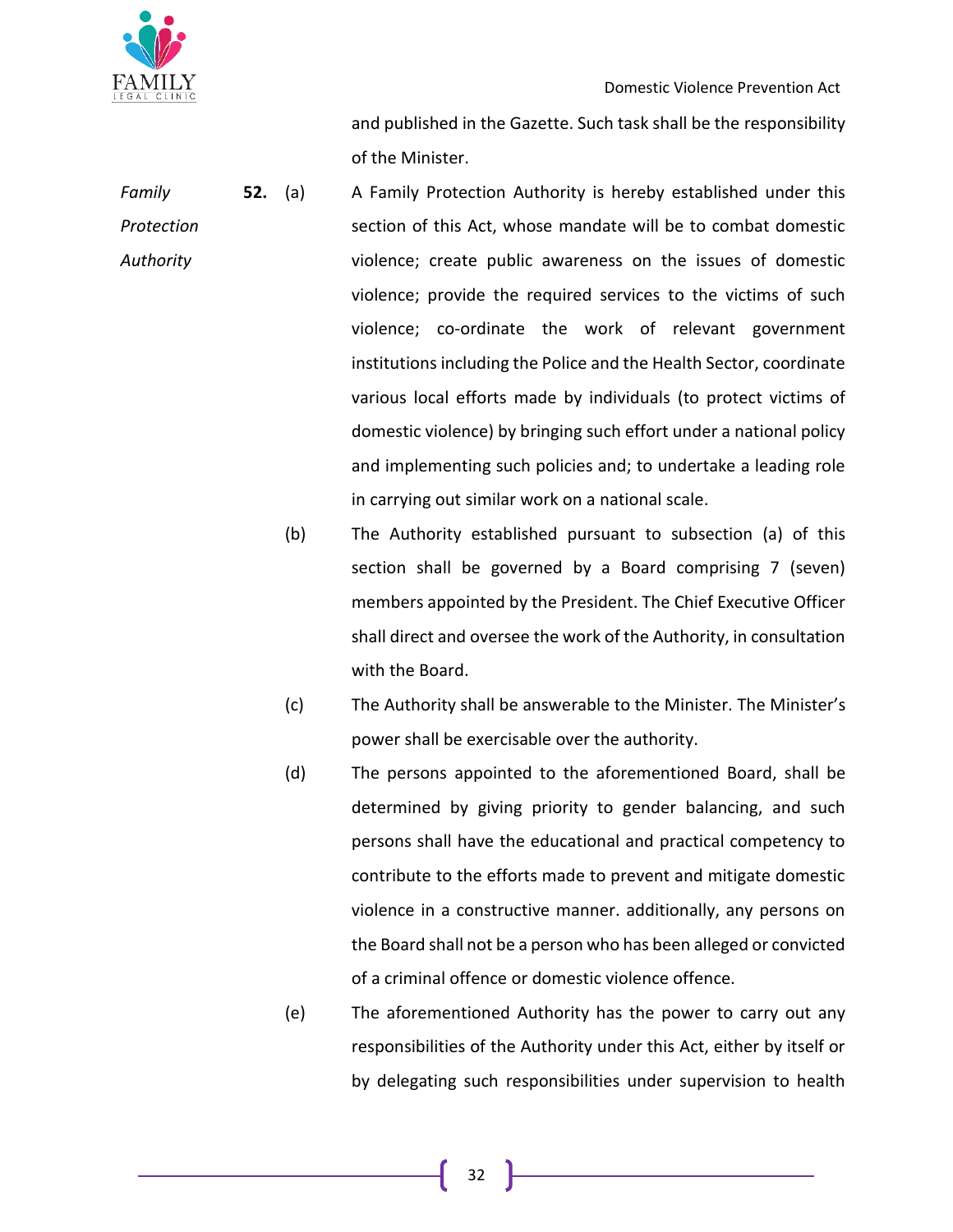

care providers, social service providers, or non-profit organizations. However, under such circumstances, details of the applicable procedure shall be prescribed in a regulation made under this Act.

(f) In implementing and enforcing the responsibilities entrusted to the Authority under section 53 of this Act, the Authority shall have the power to establish various services.

*Mandate of*  **53.** The responsibilities of the Authority are listed below:

*Family* 

- *Protection Authority* (a) determine and enforce national policies for combating domestic violence;
	- (b) determine the programmes necessary to combat domestic violence, the objectives of such programmes and the standards for implementing such programmes;
	- (c) establish multi-stakeholder mechanisms for implementing policies and programmes for combating domestic violence;
	- (d) require compliance with the objectives and principles referred to in subsection (b) of this section by Authority centers within the jurisdiction of the councils;
	- (e) enter into agreements local and international parties and, organize and implement programmes with such parties in order to implement this Act and stop domestic violence;
	- (f) establish shelters with adequate staff and facilities in order to prevent domestic violence and to provide temporary support services for victims of violence; to determine the services provided from such shelters; and to provide such services in a sustainable manner;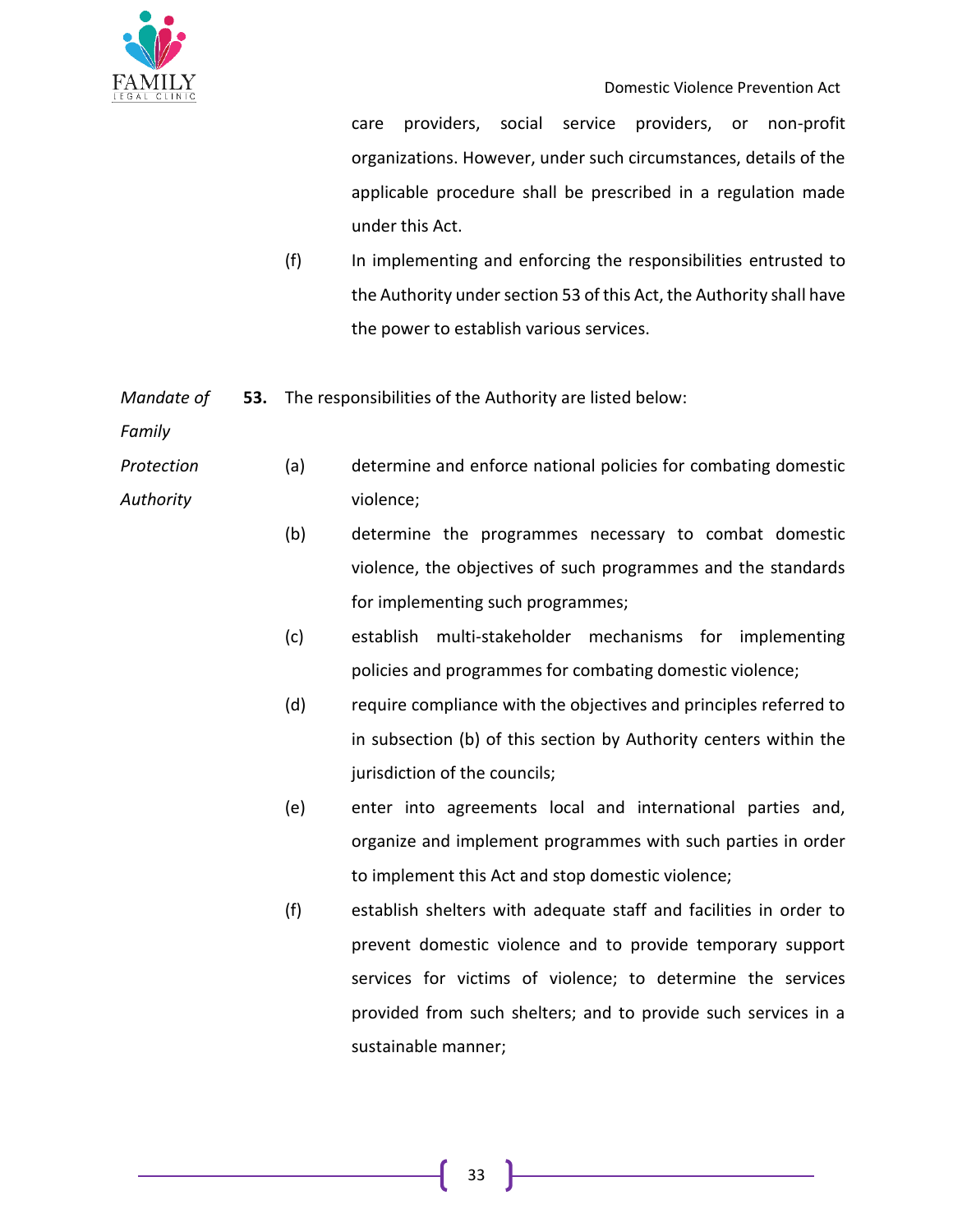

- (g) determine the standards and policies which need to be introduced in order to improve the responsiveness (in all required areas) to incidents of domestic violence and; take all necessary steps in relation to that;
- (h) conduct research and collect data on the extent; spread and occurrence of domestic violence in the country; the reasons and personal characteristics related to occurrence of such violence and; the measures which could be taken to stop such violence and publish the required information from such findings;
- (i) determine and enforce the standards that have to be maintained while responding to victims of domestic violence and, the types, nature, extent and standard of social services that has to be provided to such persons;
- (j) establish temporary shelters for the purpose of providing safe locations to the victims of domestic violence in order to help such persons resume a healthy living; aid other entities administering such shelters and; determine and monitor the standards, rules and objectives of such centres;
- (k) provide support for perpetrators through anger management therapy and counselling support in order to rehabilitate them as healthy individuals;
- (l) determine the entities providing services to victims of domestic violence; the standard of such entities; type, nature, extent and standard of social services;
- (m) determine the standards, policies and code of conduct to be complied with by employees of the Authority; investigating cases of breach of code of conduct, and advising the Minister in respect of the actions to be taken in such cases;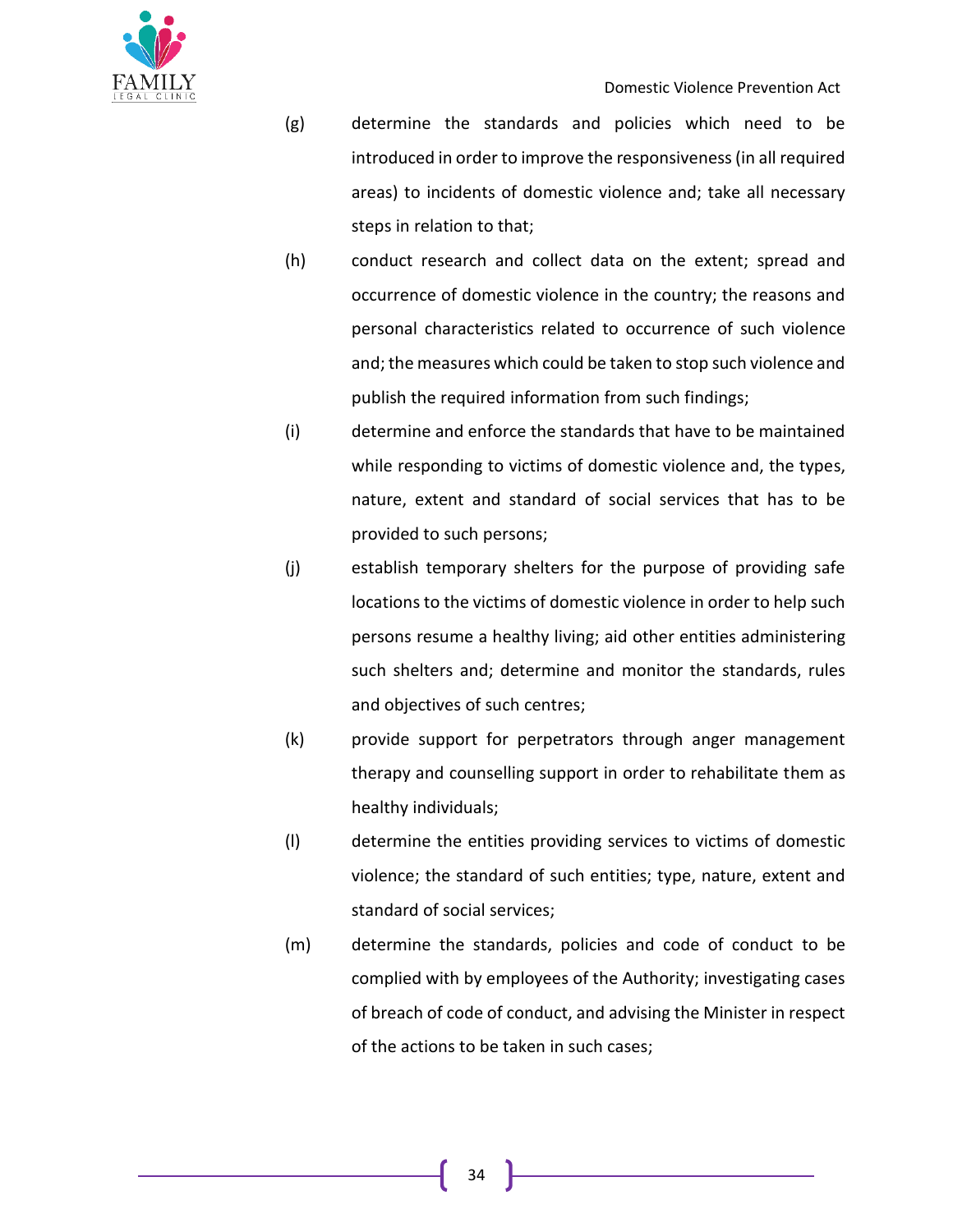

- (n) advise and provide information on domestic violence to law and policy makers;
- (o) determine the operational standards and policies for centres providing temporary protection to victims of domestic violence, and to determine the standard of service at such centres.
- *Employees* **54.** (a) The Board of the Authority shall determine job designations, requirements, remuneration and other benefits; and appointing persons for such designations is under the desgression of the Authority.
	- (b) The employees of the Authority shall not be considered as employees of the Civil Service. Nevertheless, the employees of the Authority shall receive the protection afforded under the Civil Service Act (Act Number 5/2007) to the extent applicable.
- *Budget* **55.** (a) Sufficient funds shall be remitted to the Authority and the Police for the purpose of combating domestic violence and providing support to victims, though the People's Majilis annual budget, if said budget is passed during the current year.
	- (b) When the People's Majlis passes the following year's budget during the current year, sufficient funds shall be remitted to the Authority for the purpose of administering the Authority; enforcing this Act; and effectively carrying out the works of the Authority as required under this Act.
	- (c) In allocating funds pursuant to subsection (b) of this section, the People's Majlis shall facilitate allocation of the funds requested by the Authority and the Police to the greatest extent possible.
	- (d) The funds allocated under subsection (b) of this section must be released separately from the funds allocated under subsection (a) of this section.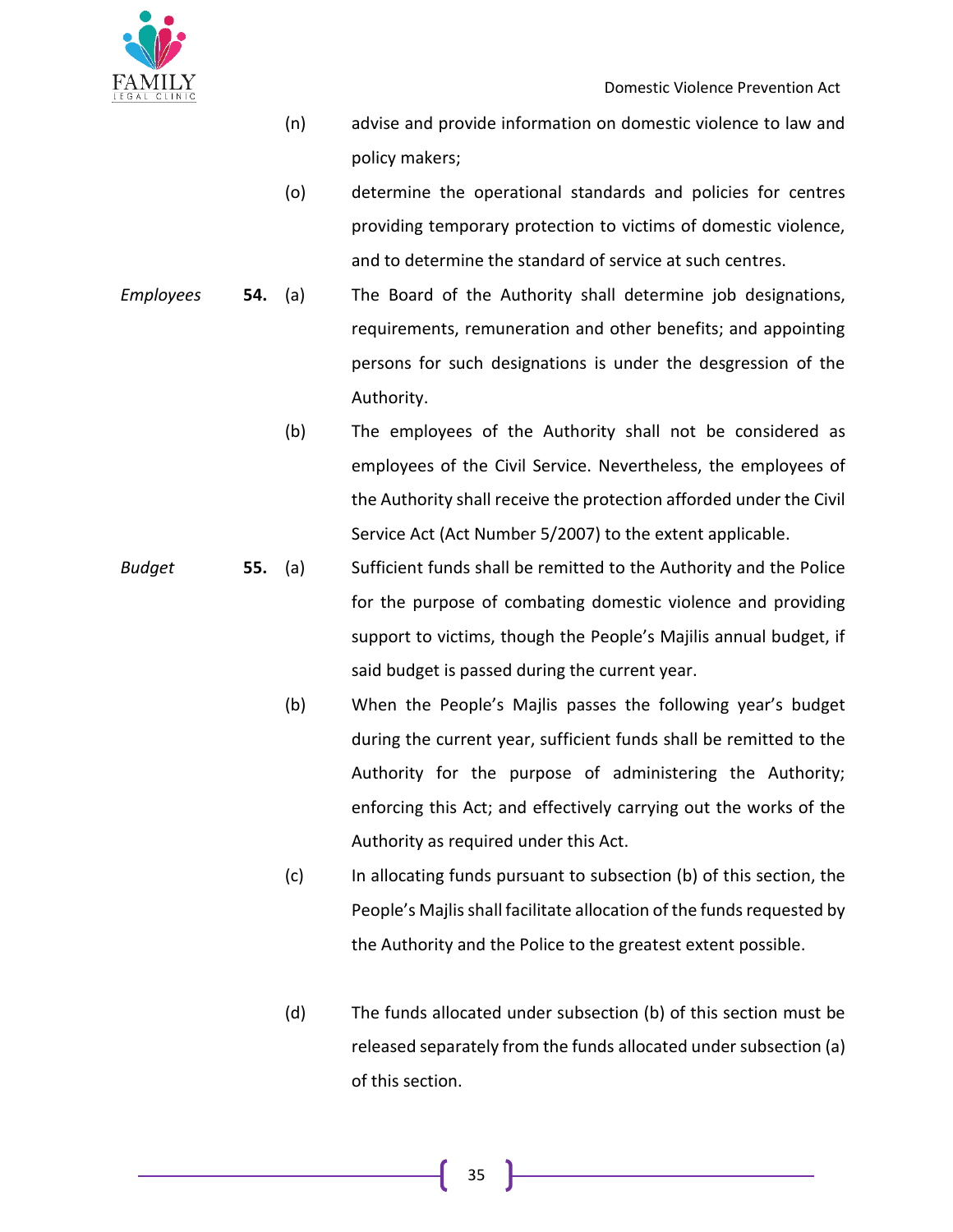

#### **PART 11**

### **GENERAL PROVISIONS**

*Nondisclosure of certain details* **56.** Publishing information, divulging information or distributing information to unrelated parties regarding protected persons or their children under a protection order issued pursuant to this Act except as provided for by the court, is prohibited by this act.

*Gathering information* **57.** Information required for the fulfillment of the Authority's obligations under this Act, shall be disseminated to the Authority by every institution in the Republic of Maldives. This Act imposes an obligation on any such requested party to provide any such information when requested by the Authority.

*Access to records* **58.** (a) The Authority shall be provided with any information or record of a patient in a hospital or health center when the Authority requires access to in the performance of their duties.

> (b) The Authority shall be provided with any information or record maintained by the Police in relation to an act of domestic violence, which the Authority requires access to in the performance of their duties.

*Determinatio n of matters to be*  **59.** Matters that should be reported in relation to an act of domestic violence, and to whom it should be reported to, shall be specified in the regulations made under this Act.

*reported*

*False information* **60.** (a) False information shall not be given as an answer to any question posed by the Authority under the powers vested to them pursuant to this Act, while knowing the truth.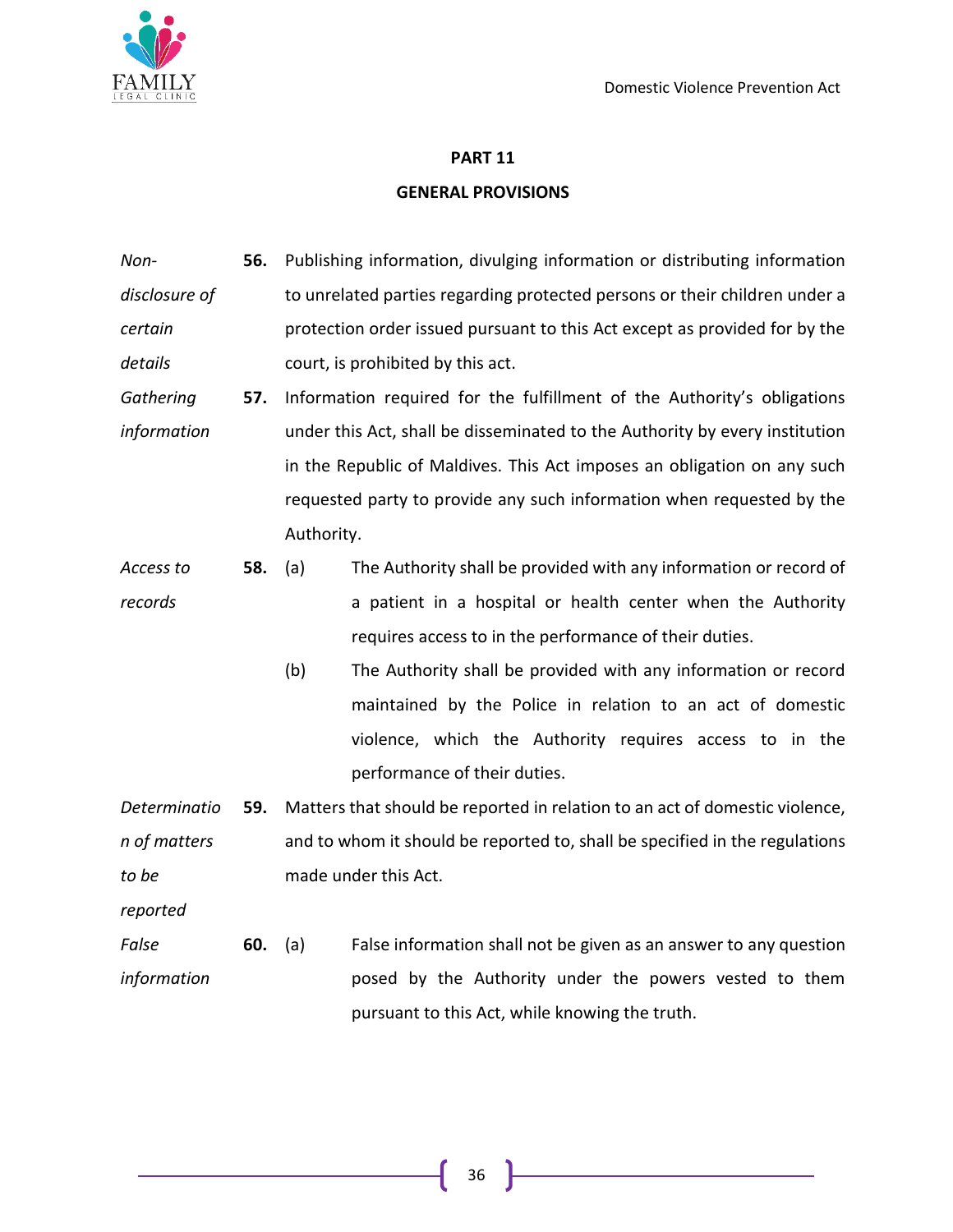

- (b) A person commits a criminal offence if he acts in contravention to subsection (a) of this section. Such an offence shall be punishable with a fine not exceeding 15,000 Rufiyaa.
- *Obligation to assist* **61.** (a) The Authority shall be provided with any assistance when requested for it; from the landlord of a place of residence, in betterment of the Authority's obligation to stop, reduce or protect the general public from an act of domestic violence.
	- (b) The Authority may request Police assistance in matters related to their work. The Police shall aid when request by the Authority.
	- (c) No person shall restrict or obstruct the work, within the mandate, of the Authority while it is being executed.
	- (d) Not granting permission to enter a private dwelling without a court warrant shall not be considered as an obstruction to the work of the Authority, for the purposes of this Act.
- *General offences* **62.** It shall also be a criminal offence to contravene this Act or any provisions, herein, in addition to those offences determined under this Act and for which penalties have been determined. The penalty for such offences shall be the imposition of a fine not exceeding 10,000 Rufiyaa.
- *No liability* **63.** Employees of the Authority shall be exempt from legal action for acts carried out, with good intent, to enforce the obligatory requirements under this Act or any regulation made pursuant to this Act. And the employee shall further not be subject any legal liabilities.
- *Assistance of a lawyer* **64.** Any party to proceedings in terms of this Act may be represented by a lawyer. And, the State shall be responsible for the provision of lawyer, upon request, to those victims without the financial means.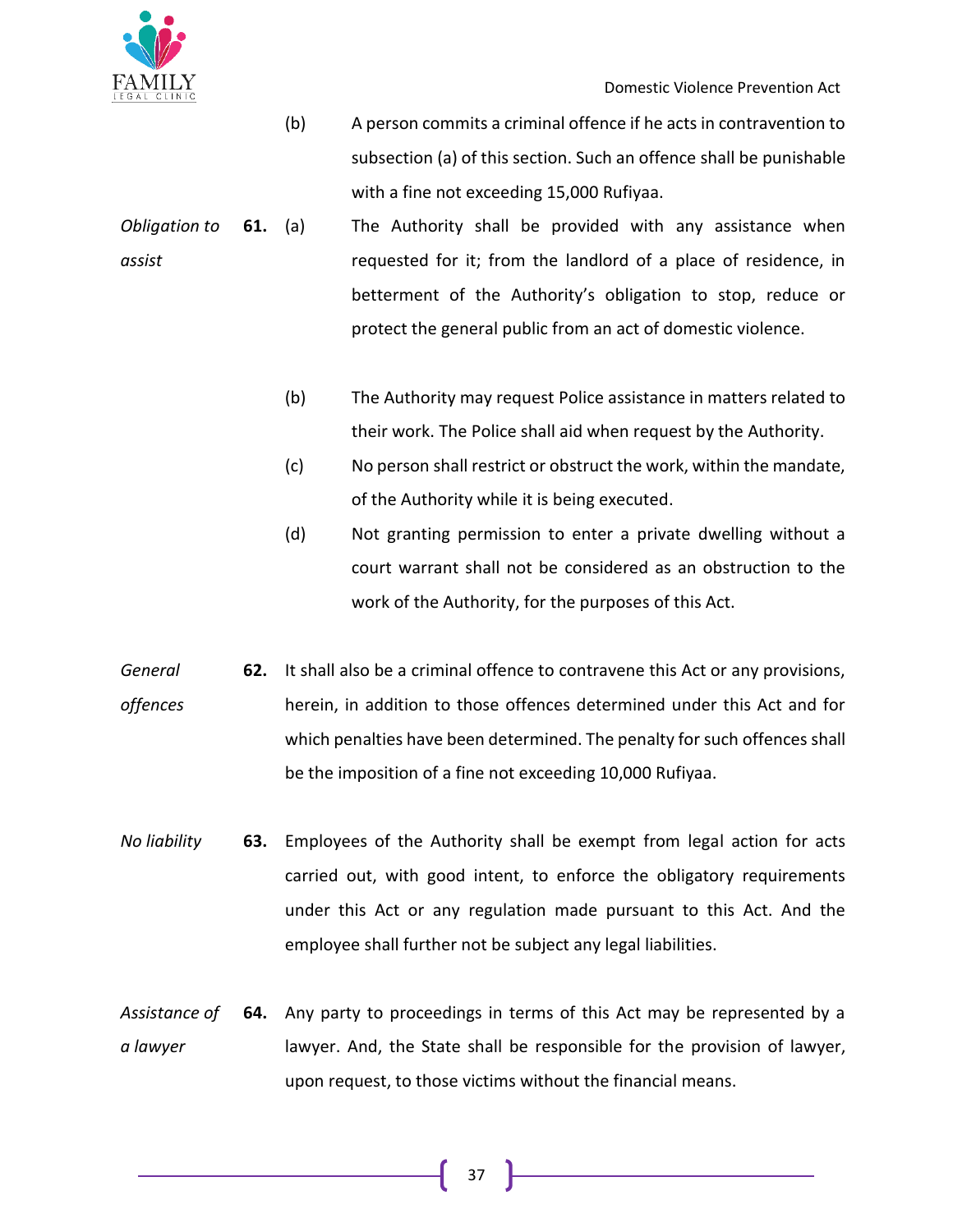

- *Costs* **65.** The court may only make an order against the plaintiff to pay for the costs incurred as a result of filing of the domestic violence case, if it is satisfied that such case was filed frivolously, vexatiously and without reasonable cause or proof.
- *Making and enforcing regulations* **66.** (a) With the exception of the work assigned to the Police and the court, regulations shall be made and implemented by the Authority in respect of all other work. The regulations related to the work assigned to the Police shall be made by the Police. The regulations related to the work assigned to the court shall be made by the court.
	- (b) Regulations made pursuant to subsection (a) of this section shall be made and published within 12 months form the date this Act comes into force.
- *Interpretatio n* **67.** Unless otherwise prescribed in this Act, the following terms and phrases shall be given the meaning as follows:
	- (a) "**Protection Order**" means an order issued pursuant to Section 18 of this Act;
	- (b) "**Registered Private Association**" means any registered association in accordance with the laws and with the Authority, which works on a non-profit bases with the objective of protecting the rights and interest of victims of domestic violence;
	- (c) "**Reporting**" means informing the Police or the Authority under this Act under the circumstance where an incidence of domestic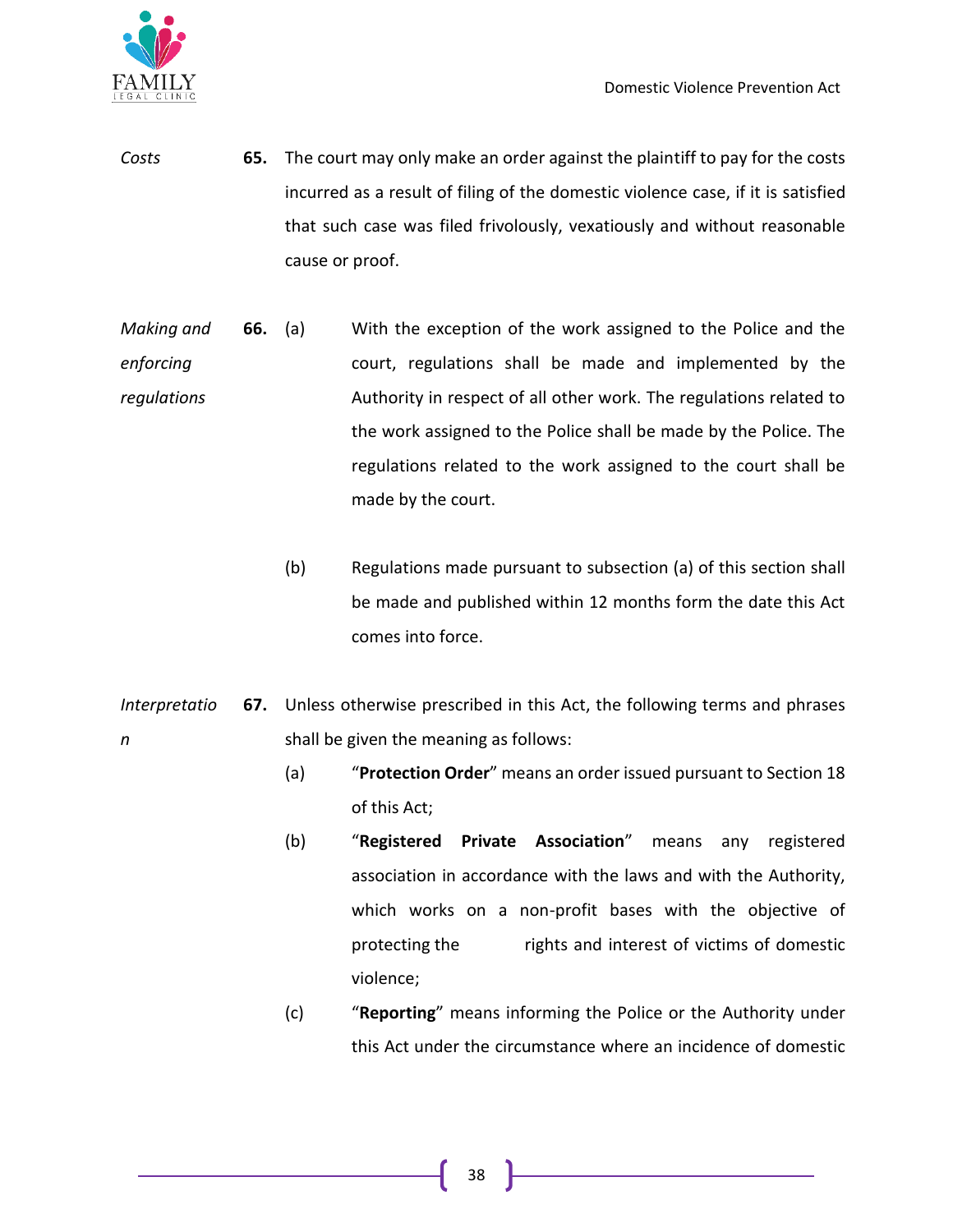

violence is suspected, or is likely to be taking place or, is unlikely that such violence is not taking place;

- (d) "**Verbal and psychological abuse**" means a pattern of degrading or humiliating conduct towards a victim. This includes the following:
	- (1) repeated insults, ridicule or name calling;
	- (2) repeated threats to cause emotional pain;
	- (3) exhibition of acts of obsessive possessiveness or jealousy, which is such as to constitute a serious invasion of the victim's privacy, liberty, integrity or security;
- (e) "**Intimidation**" means uttering or conveying a threat, or causing a victim to receive a threat, which induces fear;
- (f) "**Guardian**" means the person responsible under law or Shariah for the care of their own child, person or a minor;
- (g) "**Child**" or "**Children**" means any person defined as a child under Act Number 9/91 (Protection the Rights of Children Act);
- (h) "**Court**" means the Family Court under all circumstances, except in respect of criminal offences under Section 35 of this Act, which shall be adjudicated by the Criminal Court. Or the Magistrate Courts having similar jurisdiction as the said courts;
- (i) "**Family**" refers to the following persons:
	- (1) married persons;
	- (2) children of the spouse (born from the current marriage or from a previous marriage);
	- (3) blood relatives and relatives of the spouse; or
	- (4) from the persons sharing the same household, the person who provides the financial assistance and their corresponding dependents, if there are persons who are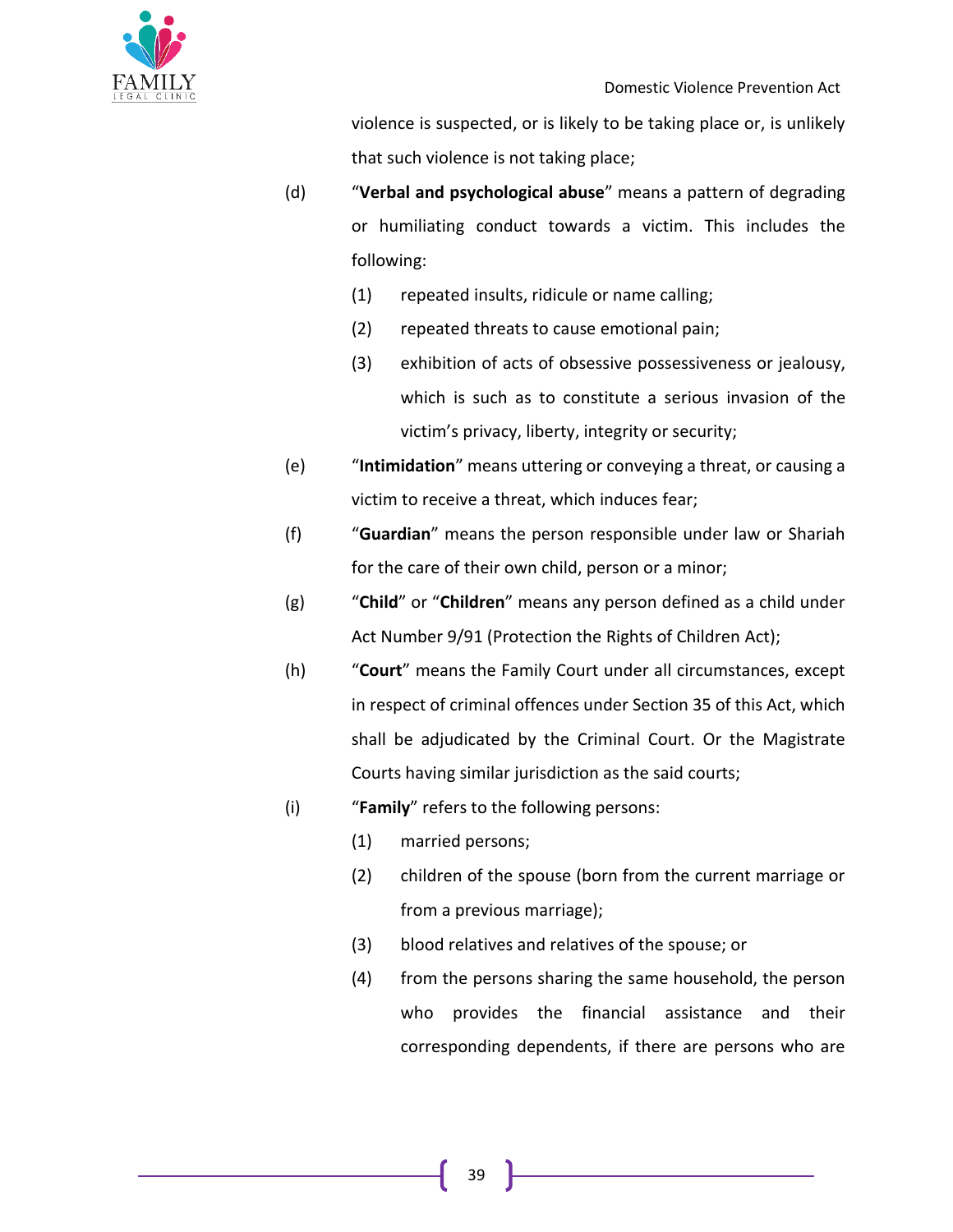

being cared for and financially assisted by another person's financial assistance.

- (j) "**Shared household**" means a household where the victim lives or at any stage has lived in a domestic relationship. This includes households owned by the victim and the perpetrator, households tenanted either singly or jointly by the victim and the perpetrator, and households which may belong to the joint family of which the perpetrator is a member, irrespective of whether the perpetrator or the victim has any right, title or interest in the shared household;
- (k) "**Authority**" means the Family Protection Agency established pursuant to section 52 of this Act;
- (l) "**Minister**" means the minister of the Government responsible for the Authority or under whom the mandate for the prevention of domestic violence on a national scale lies;
- (m) "**Economic abuse**" includes the following:
	- (1) the unreasonable deprivation of economic or financial resources to which a victim is entitled under law or which the victim requires out of necessity, including household necessities for the victim, and payment of rent or mortgage bond repayments in respect of the shared household; or
	- (2) the unreasonable disposal of household effects or other property in which the victim has an interest.
- (n) "**Ministry**" means the ministry of the government responsible for combating domestic violence at a national level;
- (o) "**Damage to property**" means the willful damaging or destruction of property belonging to a victim or in which the victim has a vested interest;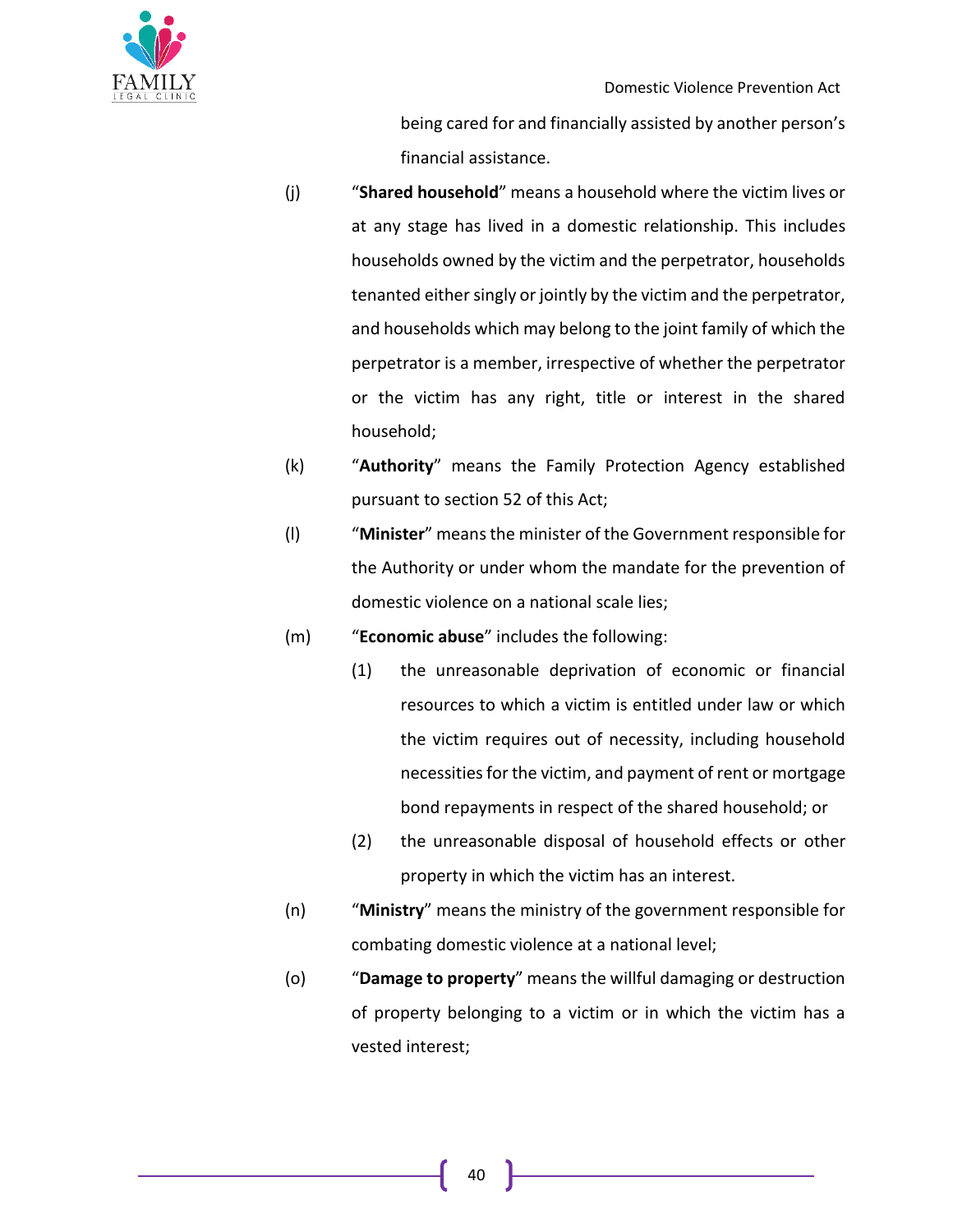

- (p) "**Stalking**" means repeatedly following the victim of domestic violence, going to places where the victim goes, harassing and bothering the victim;
- (q) "**Compensation**" means the compensation provided by way of a court order issued pursuant to section 31 (a) of this Act directing the perpetrator to pay compensation and damages for physical and emotion injuries caused by the acts of domestic violence committed by the perpetrator against the victim;
- (r) "**Residence Order**" means a court order issued pursuant to section 31 (a) of this Act:
	- (1) court order restraining the perpetrator from dispossessing or in any other manner disturbing the possession of the victim from the shared household, whether or not the victim has a legal or equitable interest in the shared household;
	- (2) court order directing the perpetrator to remove himself from the shared household;
	- (3) court order restraining the perpetrator or any of his relatives from entering any portion of the shared household in which the victim resides;
	- (4) court order restraining the perpetrator from alienating or disposing off the shared household or encumbering the same;
	- (5) court order restraining the perpetrator from renouncing his rights in the shared household except with the leave of a judge of the court;
- (s) "**Domestic violence**" means the acts stated in section 4 (a) of this Act;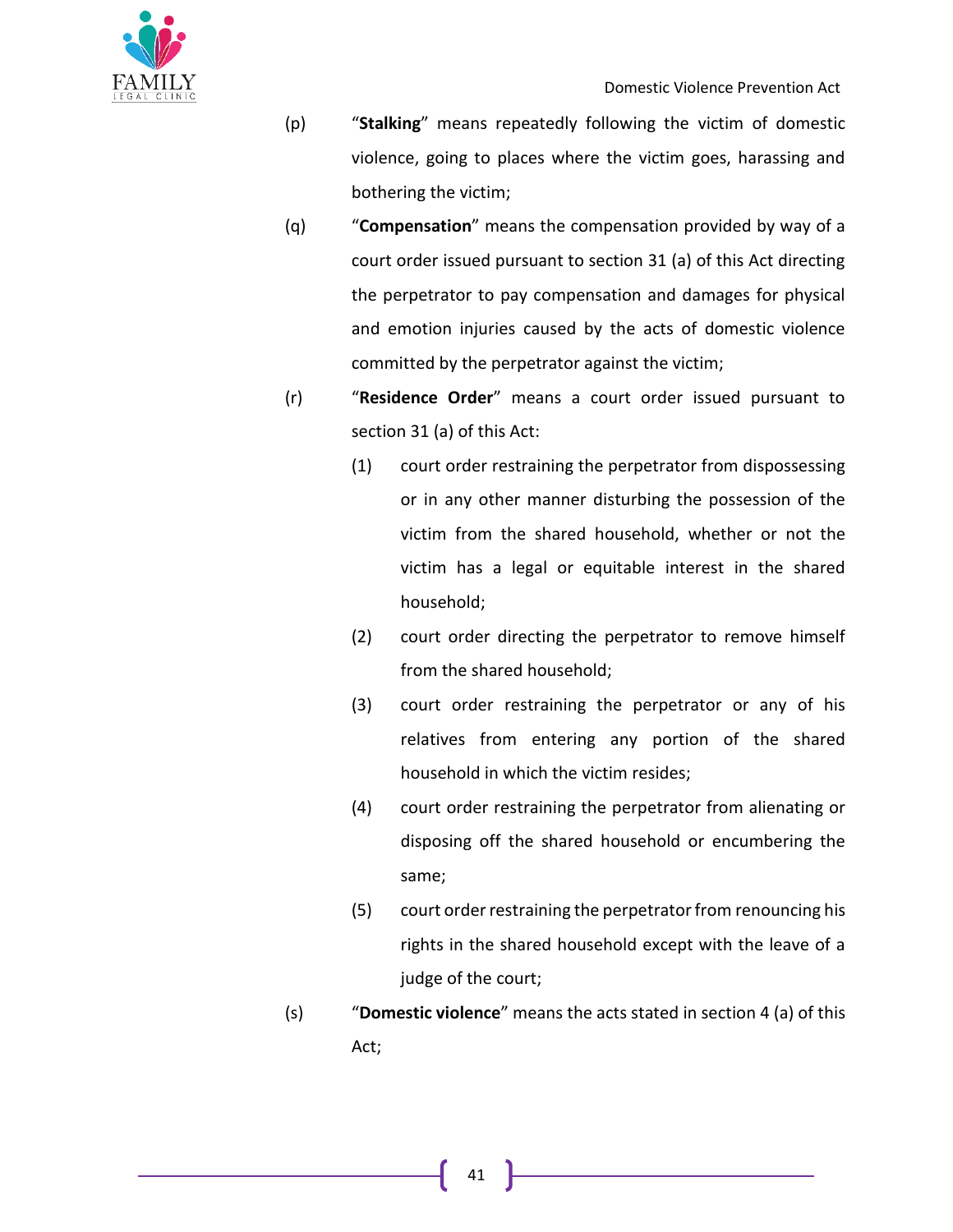

- (t) "**Perpetrator**" means any person who is or has been in a domestic relationship with a victim and who has committed or allegedly committed an act of domestic violence against the victim;
- (u) "**Domestic relationship**" shall have the meaning as given to it in section 3 (a) of this Act;
- (v) "**Harassment**" means engaging in a pattern of conduct that induces the fear of harm to a victim, including:
	- (1) stalking and loitering outside of or near the building or place where the victim resides, or works, teaches, studies or happens to be;
	- (2) bothering the victim by making telephone calls or inducing another person to make telephone calls to the victim;
	- (3) bothering the victim by repeatedly sending letters, telegrams, packages, facsimiles, short message service (SMS) text messages, electronic mail, or other messages or objects to the victim;
- (w) "**Health professional**" means a doctor, nurse or health worker engaged in any medical facility on an inhabited island providing services to members of the public;
- (x) "**Medical facility**" means such facility as may be notified by the Authority to be a designated medical facility for the purposes of this Act;
- (y) "**Programme**" means ventures, projects, recovery phases and other work implemented to stop domestic violence;
- (z) "**Sexual abuse**" means any conduct that abuses, humiliates, degrades or otherwise violates the sexual integrity of the victim;
- (aa) "**Physical abuse**" means any act or threatened act of physical violence towards a victim;